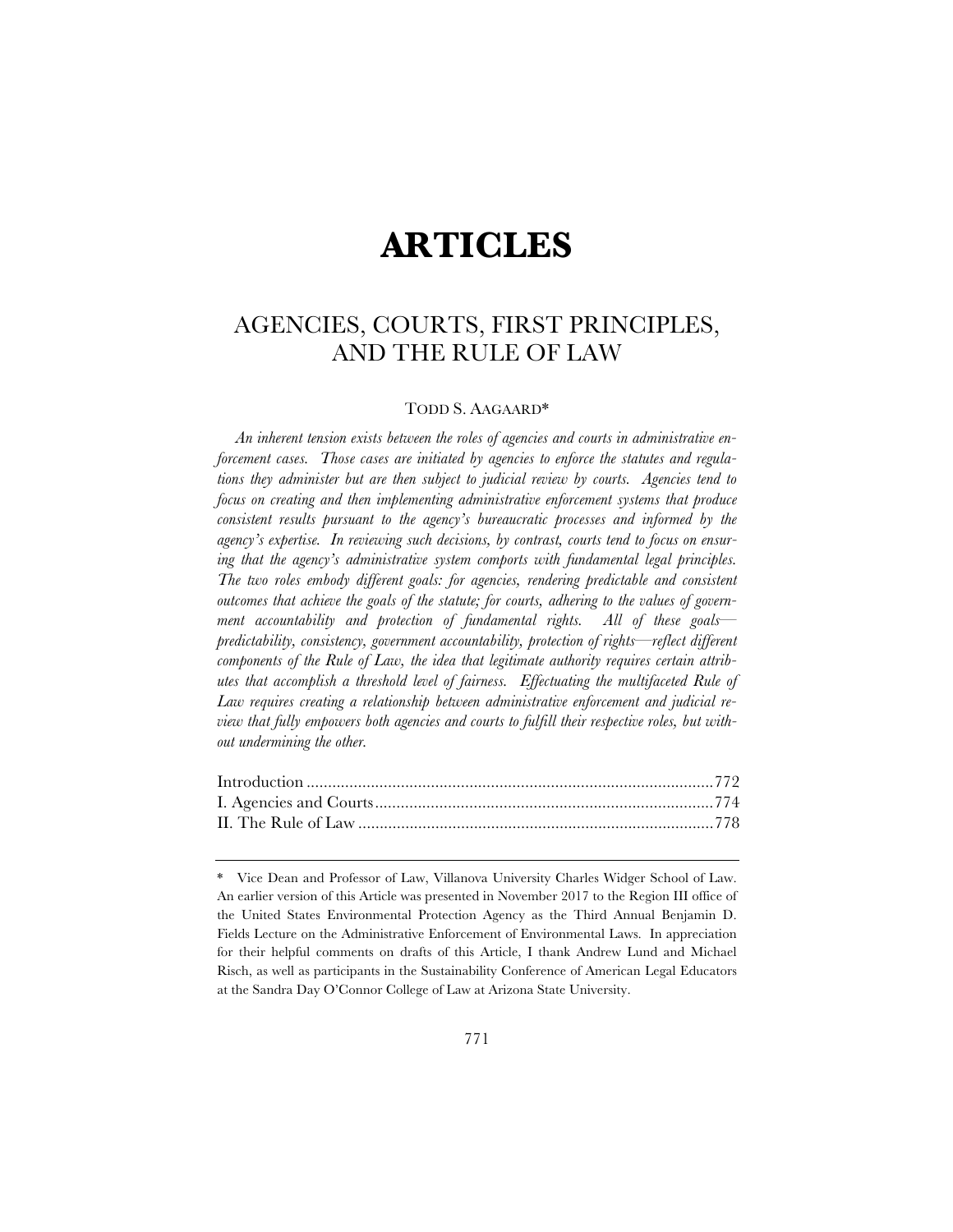772 *ADMINISTRATIVE LAW REVIEW* [70:4

| 1. Solid Waste Agency of Northern Cook County v. Army Corps of |  |
|----------------------------------------------------------------|--|
|                                                                |  |
|                                                                |  |
|                                                                |  |
|                                                                |  |
| $\mathbf{B}$ .                                                 |  |
|                                                                |  |
|                                                                |  |

# **INTRODUCTION**

In the modern legal system of the United States, most governmentally adjudicated disputes are decided by either judicial courts or administrative agencies, each with its own characteristic advantages and disadvantages as an adjudicative body. The relative advantages of agencies and courts as adjudicators can be described in terms of different attributes of the Rule of Law. The Rule of Law is one of the core features of a well-functioning civil society.<sup>1</sup> That said, as with most foundational concepts, there are many different understandings of what the Rule of Law entails, and little agreement as to its precise contours and requirements.2

Agencies, which by virtue of specialization are able to create bureaucratic processes tailored to particular kinds of cases, instantiate those components of the Rule of Law that require predictable, consistent, and efficient justice. Courts, which are defined by their independence from the Legislative and Executive Branches, exemplify requirements of the Rule of Law

<sup>1.</sup> *See, e.g.*, United States v. Nixon, 418 U.S. 683, 708 (1974) (noting "our historic commitment to the rule of law"); Papachristou v. City of Jacksonville, 405 U.S. 156, 171 (1972) ("The rule of law . . . is the great mucilage that holds society together."); Richard H. Fallon, Jr., *"The Rule of Law" as a Concept in Constitutional Discourse*, 97 COLUM. L. REV. 1, 1 (1997) ("The Rule of Law is a much celebrated, historic ideal . . . ."); Cass R. Sunstein, *Five Theses on Originalism*, 19 HARV. J.L. & PUB. POL'Y 311, 311 (1996) (describing "rule of law values" as a "fundamental goal[]" of American constitutionalism).

<sup>2.</sup> *See, e.g.*, Martin Krygier, *Marxism and the Rule of Law: Reflections After the Collapse of Communism*, 15 LAW & SOC. INQUIRY 633, 640 (1990) (describing the Rule of Law as "a notoriously contested concept"); Francois Venter, *The Rule of Law as a Global Norm for Constitutionalism*, 38 IUS GENTIUM 91, 99 (2014) ("The value-laden issues surrounding the rule of law therefore ineluctably elicit subjective considerations which can abruptly close down the channels of communication between discussants with divergent perspectives.").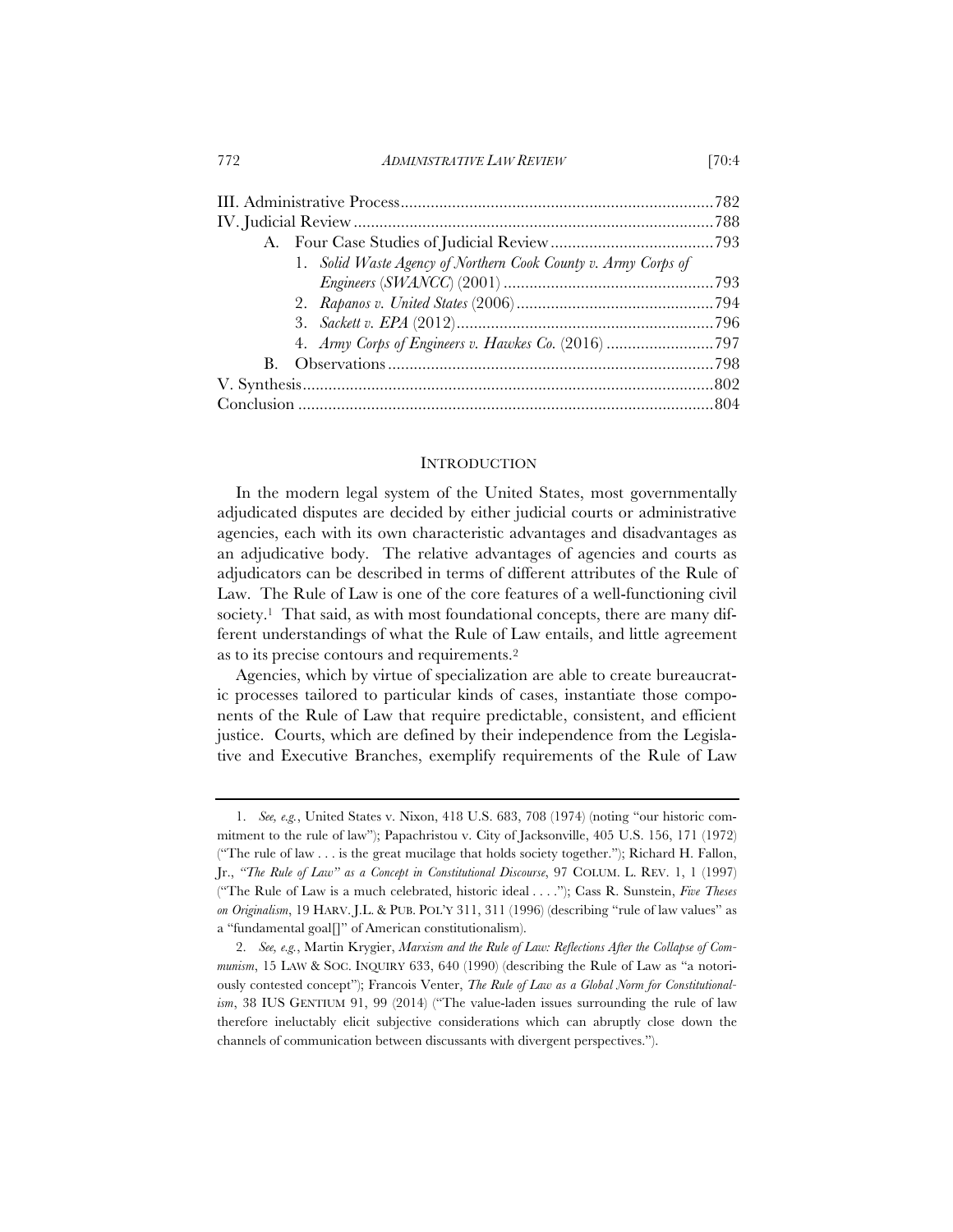that hold the government accountable and protect fundamental rights. Both agencies and courts can thus lay claim to justification via their ability to effectuate aspects of the Rule of Law. Their differences, however, highlight the complexity of the task of implementing the Rule of Law in a realworld legal system: by virtue of both the variegated nature of the Rule of Law and divided power within government, implementation of the Rule of Law necessarily depends on a network of institutions, each with its own strengths and weaknesses in advancing requisite Rule of Law values.

The differences between agencies and courts manifest themselves with particular acuteness in the realm of administrative enforcement. Especially in regulatory areas such as environmental law, law enforcement overwhelmingly occurs within internal administrative systems, created and implemented by Executive Branch agencies, rather than in courts. Agencies initiate action through internal administrative processes to enforce requirements set forth in agency regulations or the statutes agencies are delegated to implement. Upon completion of the administrative process, however, decisions made within these administrative enforcement systems are subject to judicial review by an Article III court.

Thus, agencies and courts play different yet equally crucial roles with respect to administrative enforcement, and in doing so, each institution is able to draw on its own comparative advantages. Agencies create and employ administrative processes that leverage their experience and expertise to provide consistent and informed decisions through bureaucratic decisionmaking. Courts, by contrast, draw on their independence to review administrative systems to ensure they are consistent with broader first principles.

Both agencies and courts face challenges in performing their roles. Specialization and routinization, while important for agency expertise and consistency, can also lead agencies to neglect broader first principles. Independence, while important for courts to maintain an outsider's perspective, can impair courts' ability to understand the agency decisions they review. The challenge for agencies and courts is to operate in ways that leverage the benefits of their positions—for agencies, expertise and specialization that enable predictability, consistency, and efficiency; for courts, independence that begets accountability—without undermining the advantages of the other. Because the Rule of Law is ultimately multifaceted and inclusive of both predictability, consistency, and efficiency on the one hand and accountability to core values on the other hand, effectuating the Rule of Law requires empowering both agencies and courts.

The remainder of this Article proceeds in five brief parts. Part I explains the tension that arises with respect to administrative enforcement: agencies require deference if they are to freely exercise their expertise and specializa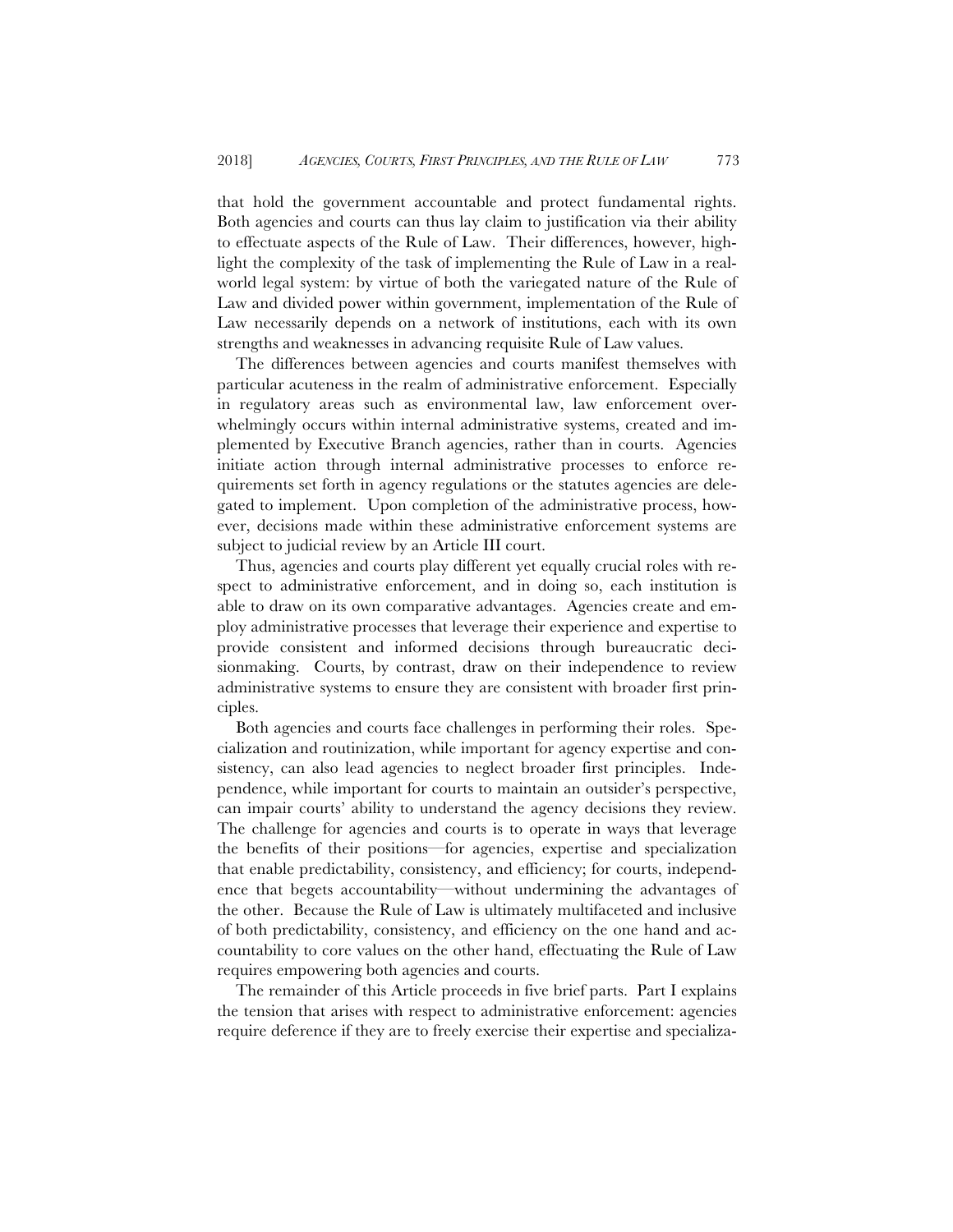tion, but courts need to scrutinize agencies to evaluate compliance with first principles. Each role is crucial, but in different ways. Part II explores the concept of the Rule of Law, highlighting both the diversity of attributes ascribed to the Rule of Law and some important commonalities. Characteristics of agency enforcement and of judicial review each correspond with different Rule of Law attributes. Part III examines the administrative process, explaining how agency expertise and specialization promote the Rule of Law virtues of predictability, consistency, and efficiency. Part IV turns to the judicial review process, arguing that the independent and generalist perspective of courts allows them to promote the Rule of Law by holding agencies accountable to core values of our legal system that specialized agencies may neglect. Part V synthesizes Part III and Part IV, by positing ways to manage the tension between administrative and judicial roles and their respective contributions to the Rule of Law.

#### I. AGENCIES AND COURTS

To illustrate the difference between the perspectives of agencies and courts in enforcing regulatory statutes, consider the following story:

In the 1990s, an elderly man named John Tarkowski lived on a sixteenacre parcel of property in Wauconda, Illinois, in a once rural area that had become an affluent suburb.3 Tarkowski built his own home out of surplus materials, burned wooden pallets for heat, and made retaining walls out of used tires and culverts out of old drums.4

The majority of Tarkowski's property was wetlands.<sup>5</sup> Tarkowski had filled about two acres of it with tires, scrap metal, car batteries, drums of antifreeze, refrigerators, lawnmowers, paint cans, and drums labeled to contain pesticides.6 A neighbor complained, and eventually the United States Environmental Protection Agency (EPA) asked Tarkowski to allow access to the property in order to assess the property for environmental contamination.7 Tarkowski refused the EPA's request for access.8

The EPA obtained a warrant for entry and investigation of the property

8. *Id.*

<sup>3.</sup> United States v. Tarkowski, 248 F.3d 596, 597–98 (7th Cir. 2001). Most of this narrative is drawn from the documents of the case—primarily the government's appellate brief and the Seventh Circuit's decision—as indicated by citations to each. In a few places, I relied on my own recollection for aspects of the case that do not appear in the record. I indicated those places with discussions in the first person.

<sup>4.</sup> *Id.* at 598.

<sup>5.</sup> Brief of Appellant at 7, *Tarkowski*, 248 F.3d 596 (Nos. 00-2393 & 00-2473).

<sup>6.</sup> *Id.*

<sup>7.</sup> *Id.*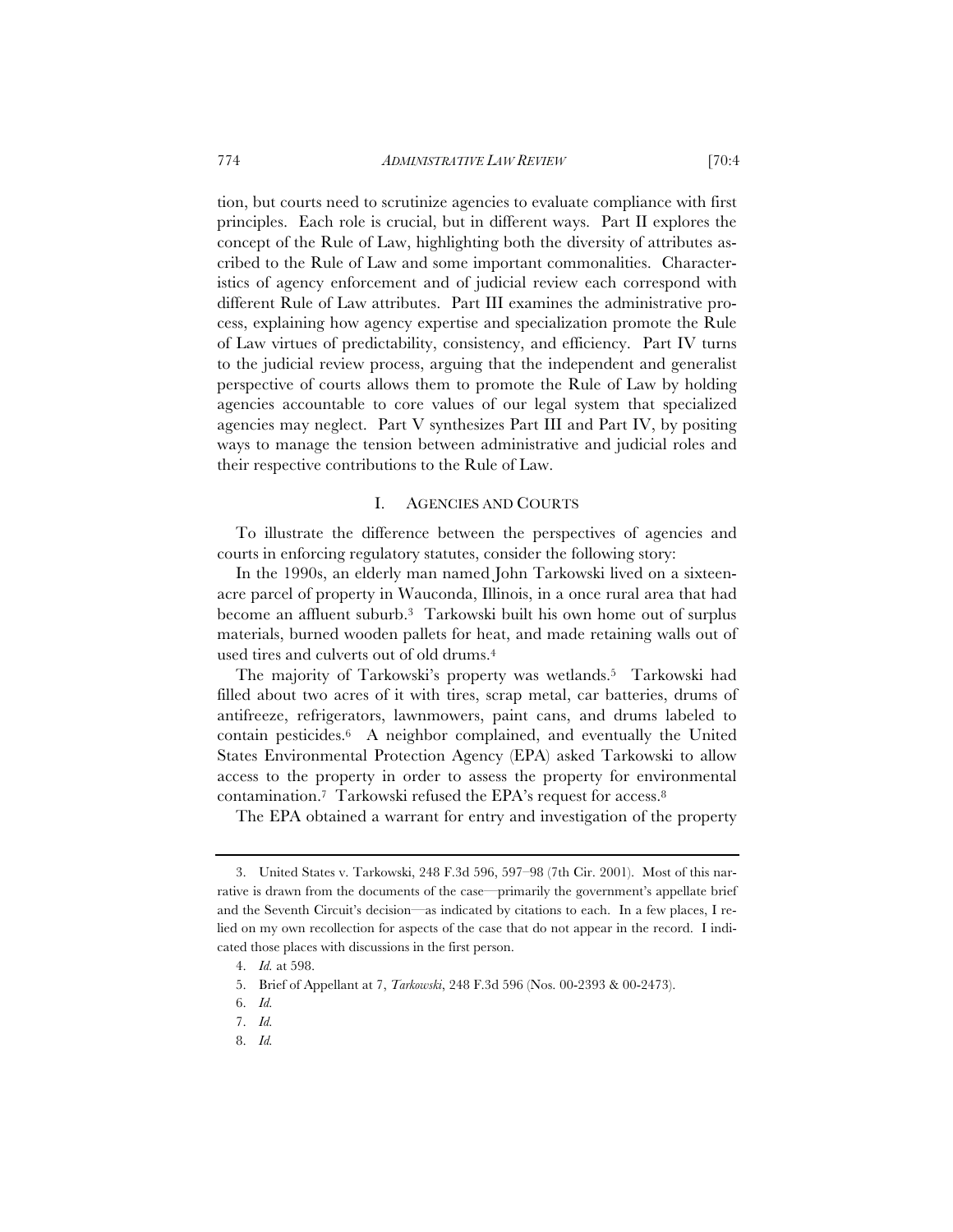pursuant to its authority under the Comprehensive Environmental Response, Compensation, and Liability Act (CERCLA)<sup>9</sup> and subsequently entered the property and obtained samples of soil and of various materials found on the site.10 On the basis of the sampling results and information from an earlier report prepared by the Illinois Environmental Protection Agency, the EPA determined that a response action was warranted for further testing to determine the extent of environmental contamination and, if necessary, clean up contamination.11 The EPA requested access for the response action, Tarkowski refused, and the EPA sued under CERCLA § 104.12

In the district court, the EPA argued that CERCLA gave the agency clear right to access the property for whatever activities it deemed necessary to address contamination. CERCLA § 104 authorizes the EPA and its representatives to enter property when the EPA determines that "there is a reasonable basis to believe there may be a release or threat of release of a hazardous substance or pollutant or contaminant."13 Once the EPA determines that those grounds exist, the agency has far-reaching rights of entry and access to effectuate its cleanup authority.14 And CERCLA specifically precludes courts from stopping the EPA to question its choice of response action—CERCLA § 113(h) generally deprives federal courts of jurisdiction to review challenges to ongoing removal or remedial actions.<sup>15</sup> Despite these arguments, the district court denied the EPA's request for access to Tarkowski's property on the ground that it had not proffered sufficient evidence of contamination that warranted cleanup.16

The government appealed to the Seventh Circuit.<sup>17</sup> As an attorney in the Justice Department's Environment and Natural Resources Division, I

17. *See Tarkowski*, 248 F.3d at 597*.*

<sup>9. 42</sup> U.S.C. §§ 9601–9675 (2012).

<sup>10.</sup> *Id.*

<sup>11.</sup> Brief of Appellant at 8, *Tarkowski*, 248 F.3d 596 (Nos. 00-2393 & 00-2473).

<sup>12.</sup> *Id.*

<sup>13. 42</sup> U.S.C. §§ 9604(e)(l), (3).

<sup>14.</sup> *See, e.g.*, *id.* § 9604(b)(1) (authorizing the United States Environmental Protection Agency (EPA) to "undertake such investigations, monitoring, surveys, testing, and other information gathering as [it] may deem necessary or appropriate to identify the existence and extent of the release or threat thereof, the source and nature of the hazardous substances, pollutants or contaminants involved, and the extent of danger to the public health or welfare or to the environment"); *id.* § 9604(e)(4)(A) (authorizing the EPA "to inspect and obtain samples").

<sup>15.</sup> *Id.* § 9613(h).

<sup>16.</sup> Brief of Appellant at 9–11, *Tarkowski*, 248 F.3d 596 (Nos. 00-2393 & 00-2473).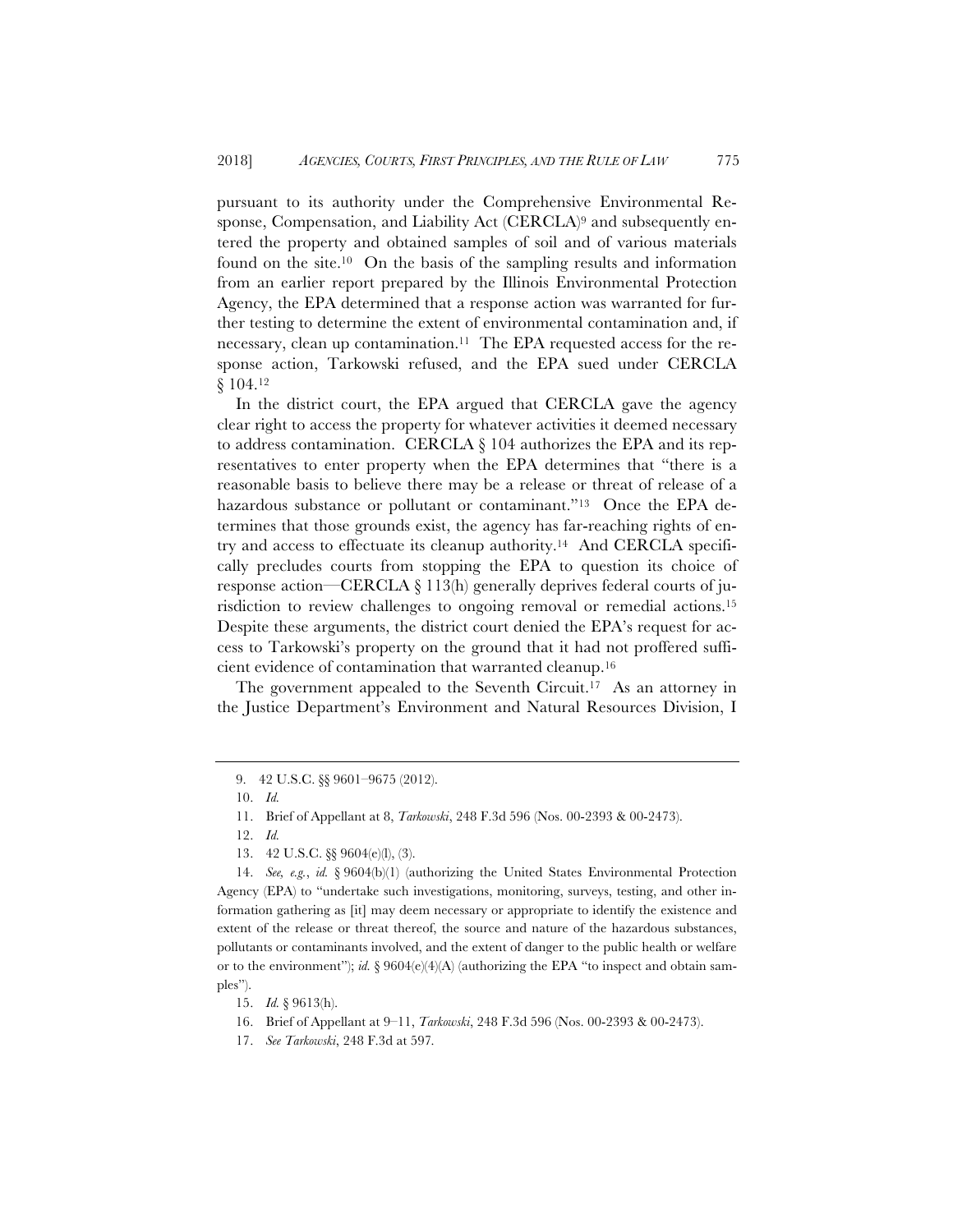represented the government on appeal.18 We were confident that the court of appeals would see the need to defer to the EPA's expertise and would allow the agency access to Tarkowski's property.

The day of the oral argument in Chicago arrived. Judge Richard Posner was on the panel.19 I took this as a positive sign, as he had authored previous Seventh Circuit opinions addressing CERCLA § 113(h) and ruling in favor of the government.20 As I began to address the court, Judge Posner almost immediately interrupted me. "Counsel," he asked, "is it your position that CERCLA § 113(h) precludes courts from inquiring into whether the EPA's plans for its response action are arbitrary and capricious, even when they require entry onto private property?"<sup>21</sup> Perfect, I thought, he understands our argument. This could not be going any better. "Yes," I answered. "That is absurd," he curtly replied.

The opinion the court issued two months later was no gentler. In rejecting the EPA's request for access and affirming the district court, the Seventh Circuit expressed dismay at the government's arguments:

The EPA makes no pretense that the position it advocates serves a public purpose, strikes a reasonable balance between property rights and community rights, rationally advances the agency's mission, or even comports with the limitations that the Constitution has been interpreted to place on federal regulation of purely local activities, not to mention the limitations that the Fourth Amendment places on searches and seizures.22

The court went on to contend that the EPA's position would "nullify judicial control," "spell[ing] the abolition of the right of judicial review . . . [and] giv[ing] the agency in effect an unlimited power of warrantless search and seizure."23

What went wrong? How had what seemed like such a favorable and straightforward case to the EPA and the Justice Department generated such a strong and unequivocal rejection from the courts?

The agency and the court simply approached the case from fundamen-

21. Although my memory of the oral argument is vivid, I am paraphrasing here.

- 22. *Tarkowski*, 248 F.3d at 599.
- 23. *Id.* at 602.

<sup>18.</sup> *See id.*

<sup>19.</sup> *Id.*

<sup>20.</sup> *See, e.g.*, N. Shore Gas Co. v. EPA, 930 F.2d 1239 (7th Cir. 1991) (holding that the Comprehensive Environmental Response, Compensation, and Liability Act (CERCLA) § 113(h) precluded public utility from suing to enjoin a portion of the EPA remediation plan); United States v. Fisher, 864 F.2d 434 (7th Cir. 1988) (citing CERCLA § 113(h) and holding that the landowner's objection to the EPA's request for access on the ground that the access would be so disruptive as to constitute a taking of the property was not a defense to the EPA's request for access).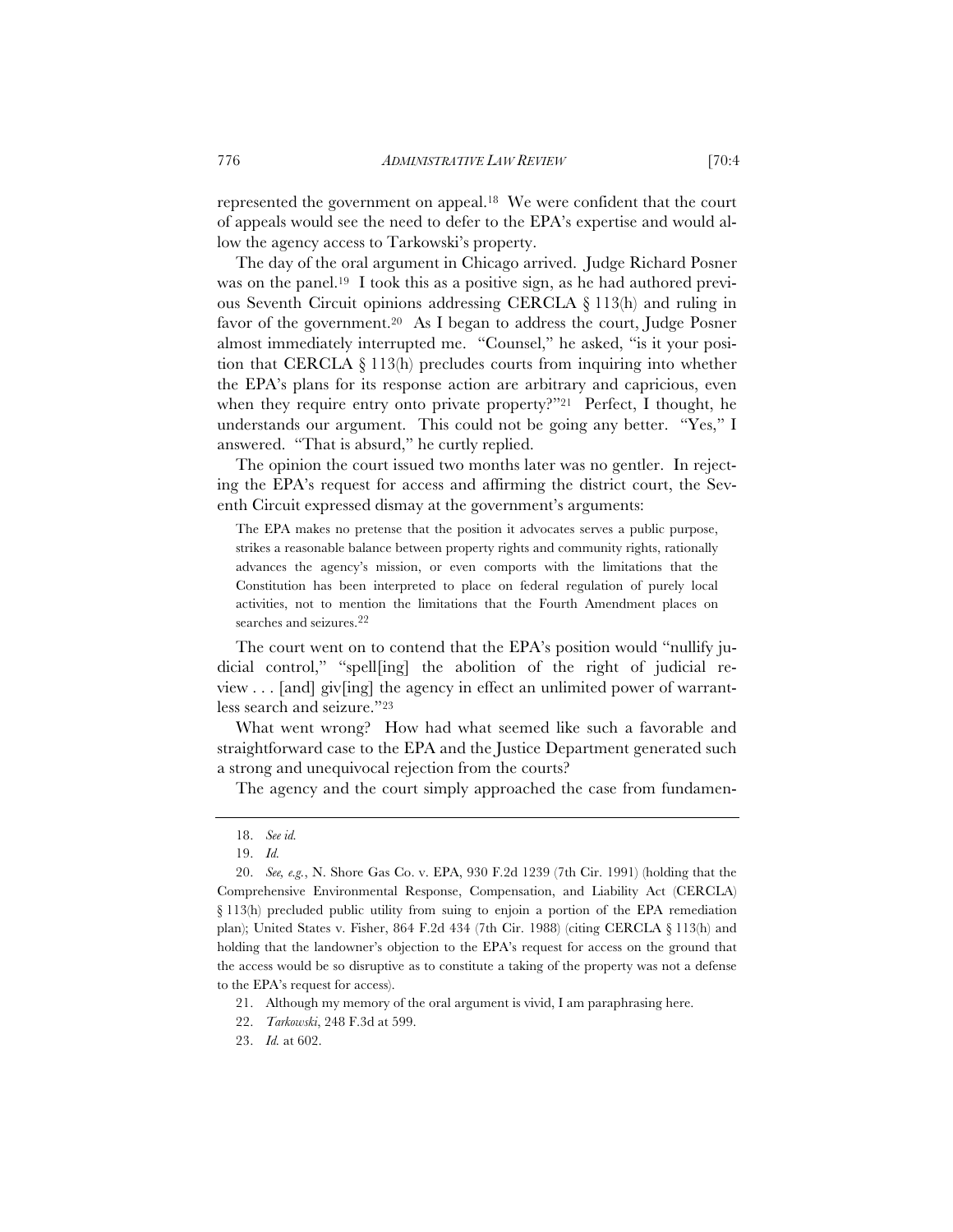tally different perspectives. Whereas the EPA had focused on the apparently broad text of CERCLA § 113(h) and the EPA's need to address contamination quickly and without interference, the court saw the EPA as seeking absolute and unrestrained authority to come onto Tarkowski's property and disrupt his life. The court sympathized with Tarkowski, noting that his neighbors, who had instigated the complaint to the EPA about Tarkowski's property, had "been harassing him for many years."24 Tarkowski was an "elderly, impecunious man" who was "disabled by injuries"; his neighbors were "affluent."25 The junk, about which his neighbors complained and the EPA was concerned, provided essential means for Tarkowski to scratch out his existence. The EPA's position made sense within its system of CERCLA enforcement, but it seemed excessive and arbitrary in the eyes of the court looking at that administrative system from the outside.

The *Tarkowski* case aptly illustrates a tension in the role that the Rule of Law plays in administrative enforcement. On the one hand, agencies such as the EPA advance the Rule of Law by creating and implementing administrative systems that leverage their experience and expertise to provide consistent and informed decisions that accomplish statutory objectives. The Rule of Law thus justifies letting the EPA, the expert agency, decide whether John Tarkowski's property poses a danger to public health that warrants a government response that includes access to the property.

But, on the other hand, the very specialization and routinization that makes the EPA an effective and knowledgeable expert also can have a downside, sometimes leading agencies to miss the application of broader first principles that comprise the Rule of Law.26 Thus, the Rule of Law also justifies the intervention of a court to decide whether the administrative system the EPA is implementing comports with the core values of our legal system, such as fairness, privacy, due process, and liberty. This role, reflecting the comparative advantage of courts, legitimates courts' authority to scrutinize agency decisions even with respect to matters as to which agencies clearly have more expertise and experience than the judiciary.

The challenge for agencies and courts, and indeed for our legal system generally, is to balance these two orientations in a way that allows each institution to exercise its advantages without trammeling the other's ability to perform its role.

<sup>24.</sup> *Id.* at 598.

<sup>25.</sup> *Id.* at 597–98.

<sup>26.</sup> *See* Louis L. Jaffe, *The Illusion of the Ideal Administration*, 86 HARV. L. REV. 1183, 1188 (1973) (contending that "highly rationalized administrations embody . . . the defects of rigidity and displacement of objectives by bureaucratic routine").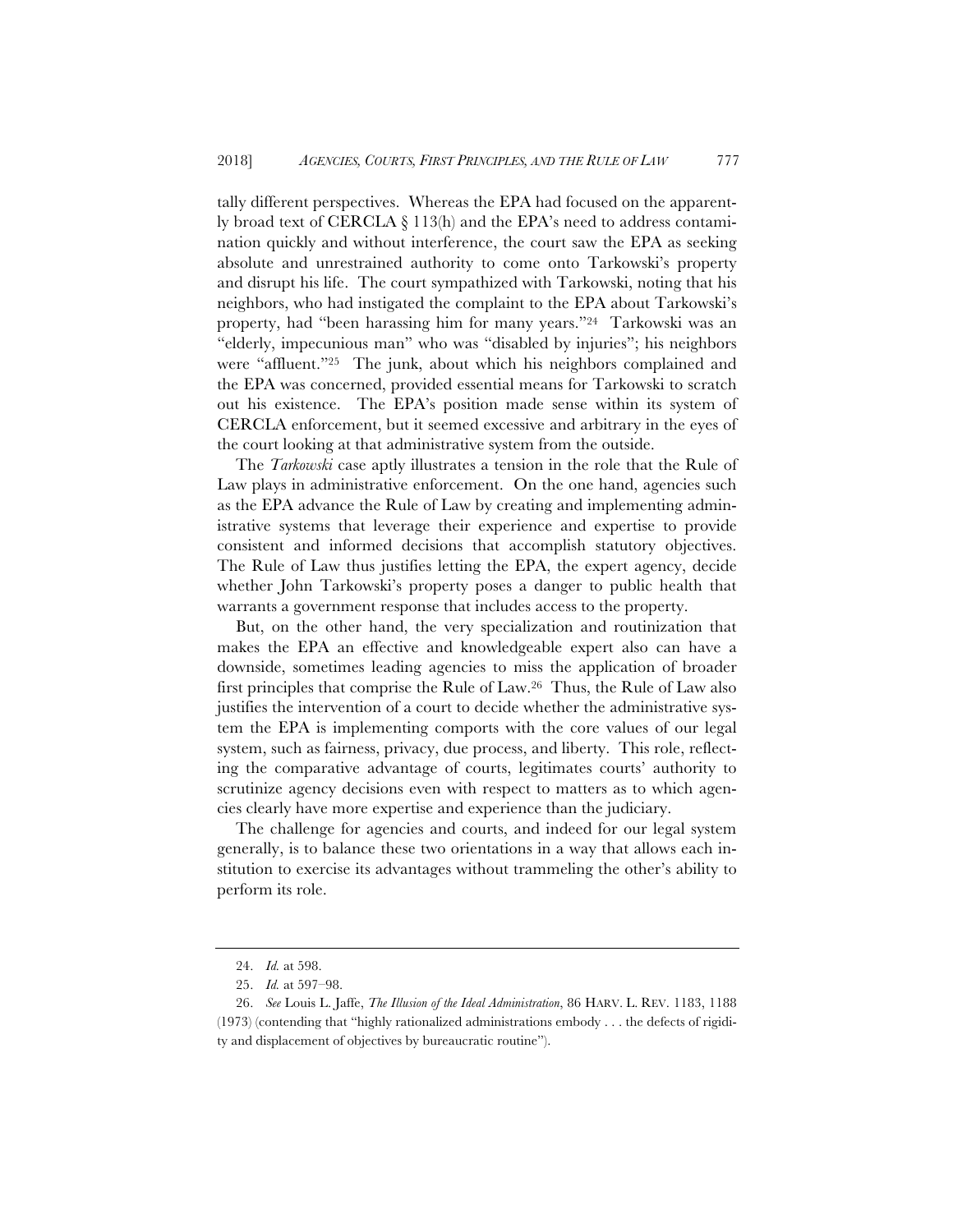#### II. THE RULE OF LAW

The United States prides itself on fidelity to law and commitment to justice, often expressed as an adherence to the Rule of Law.27 We even have significant programs aiming to export the Rule of Law abroad to developing countries.28 At the same time, we sometimes express concerns about our domestic situation in terms of whether the Rule of Law is eroding.29

But what we mean by the term "Rule of Law" is unclear.30 It is, as one

29. *See e.g.,* Diane P. Wood, *The Rule of Law in Times of Stress*, 70 U. CHI. L. REV. 455 (2003); Adam Liptak, *Trump Declarations Seen as Threat to Rule of Law*, N.Y. TIMES, June 4, 2016, at A1; Robert Alt, *Obama's Erosion of the Rule of Law*, WASH. TIMES (Aug. 31, 2011), https://www.washingtontimes.com/news/2011/aug/31/alt-obamas-erosion-of-the-rule-oflaw/; Johanna Kalb, *Does the Trump Administration Believe in the Rule of Law?*, BRENNAN CTR. FOR JUST. (Mar. 24, 2017), https://www.brennancenter.org/blog/does-trump-administration-believe-rule-law; *GOP Leaders' Complicity Grows as Their Members Undermine the Rule of Law*, WASH. POST (Jan. 25, 2018), https://www.washingtonpost.com/opinions/congressional-republicans-stay-silent-as-partisans-undermine-the-rule-of-law/2018/01/25/03a693 70-0211-11e8-9d31-d72cf78dbeee\_story.html?noredirect=on&utm\_term=.d47571973f2e.

30. GEORGE P. FLETCHER, BASIC CONCEPTS OF LEGAL THOUGHT 12 (1996) ("[W]e are never quite sure what we mean by 'the rule of law.'"); BRIAN Z. TAMANAHA, ON THE RULE OF LAW: HISTORY, POLITICS, THEORY 3 (2004) (describing the Rule of Law as "an exceedingly elusive notion"); Ronald Dworkin, *Political Judges and the Rule of Law*, 64 PROC. OF THE BRIT. ACAD. 259, 261 (1978) ("Lawyers (and almost everyone else) think that there is a distinct and important political ideal called the rule of law. But they disagree about what that ideal is."); Katie R. Eyer, *Administrative Adjudication and the Rule of Law*, 60 ADMIN. L. REV.

<sup>27.</sup> Fallon, *supra* note 1, at 1 ("The Rule of Law is a much celebrated, historic ideal . . . ."); Judith N. Shklar, *Political Theory and the Rule of Law*, *in* THE RULE OF LAW: IDEAL OR IDEOLOGY 1, 1 (Allan C. Hutchinson & Patrick Monahan eds., 1987) (referring to the Rule of Law as "just another of those self-congratulatory rhetorical devices that grace the public utterances of Anglo-American politicians").

<sup>28.</sup> *See* Okezie Chukwumerije, *Rhetoric Versus Reality: The Link Between the Rule of Law and Economic Development*, 23 EMORY INT'L L. REV. 383, 384–85 (2009) (noting Rule of Law initiatives of the World Bank, International Monetary Fund, government agencies, and nongovernmental organizations); *Office of the Rule of Law Coordinator*, DEP'T OF JUST., https:// www.justice.gov/archive/iraq/rule-of-law.htm (last updated Mar. 2018) (noting that the Rule of Law Coordinator "works closely with members of the Iraqi judiciary and the relevant law enforcement institutions (the Ministry of the Interior and the Ministry of Justice), to ensure collaboration and cooperation in the reconstitution of essential law enforcement and security institutions throughout the Republic of Iraq"); U.S. GOV'T ACCOUNTABILITY OFFICE, GAO/NSIAD-99-158, RULE OF LAW FUNDING WORLDWIDE FOR FISCAL YEARS 1993–1998 (1999) (reporting information on U.S. Rule of Law assistance programs and activities); *What Is the Rule of Law?*, U.S. INST. OF PEACE (Mar. 1, 2012), https://www.usip.org/publications/ 2012/03/what-rule-law (explaining "the ways that USIP works to promote the rule of law around the world").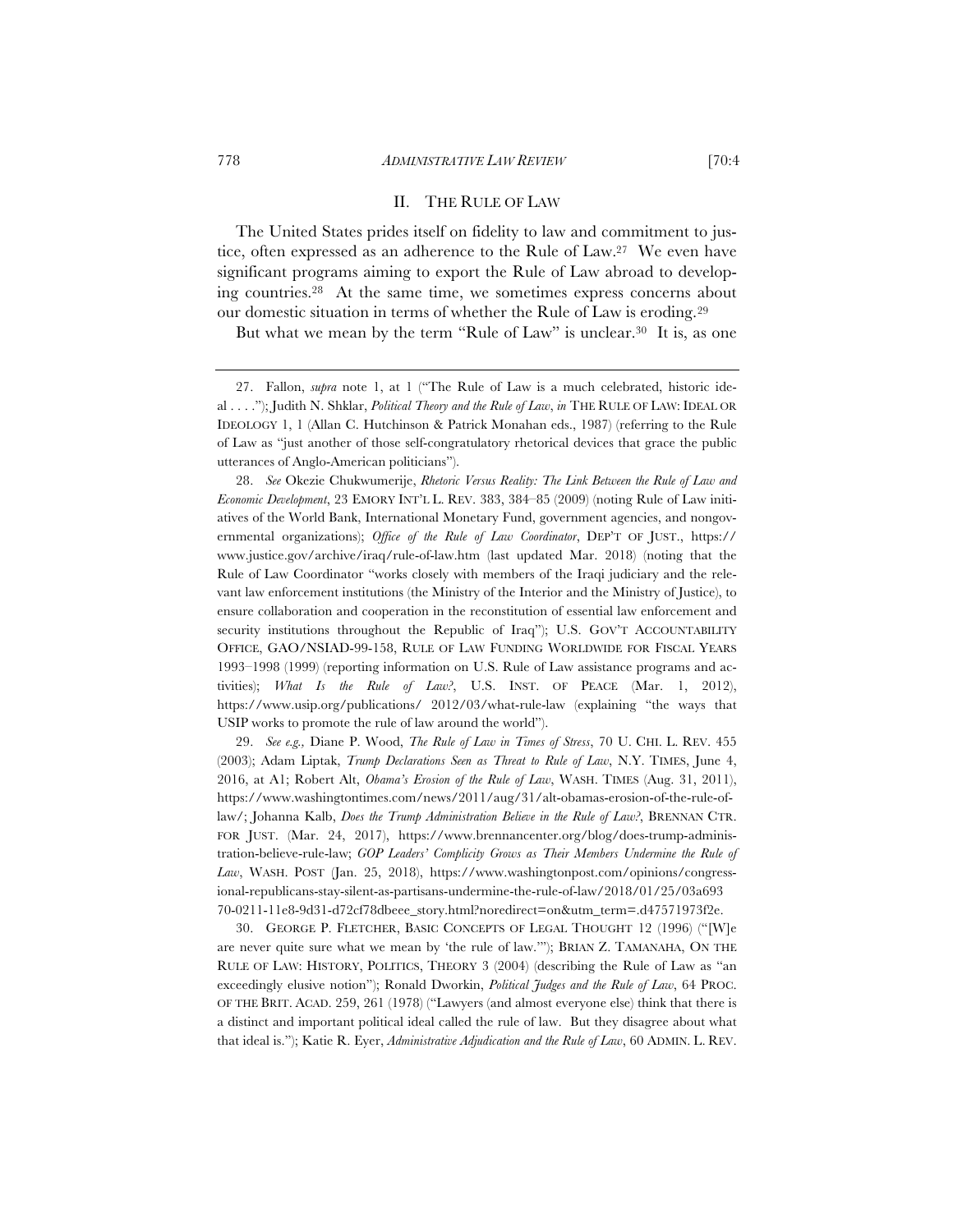author notes, an "oft-used but ill-defined" term.31 There are many particularized understandings of what the Rule of Law means, and what specific conditions the Rule of Law requires.32

Consider the following examples:

Ronald Dworkin contrasts two conceptions of the Rule of Law: the "rule-book conception" which requires that laws be explicitly stated in a publicly available rule book, and the "rights conception," which requires the law to protect individual moral and political rights.33

Judith Shklar, like Dworkin, contrasts two distinct understandings of the Rule of Law: one posits the Rule of Law as a pervasive commitment to acting justly, the other understands the Rule of Law as a more limited restraint on governmental oppression.34

The World Justice Project defines the Rule of Law with four principles: accountability, just laws, open government, and accessible and impartial dispute resolution.35

Rachel Kleinfeld Belton has identified five conditions of the Rule of Law: (a) making the government comply with law; (b) ensuring legal equality; (c) enforcing law and order; (d) meting efficient and impartial justice; and (e) upholding basic human rights.36

Richard Fallon highlights five elements that constitute the Rule of Law: (a) laws must be comprehensible; (b) laws must be efficacious; (c) laws must be stable; (d) laws must

<sup>647, 654 (2008) (&</sup>quot;[T]here is broad disagreement among scholars and popular users regarding the necessary components of a rule-of-law society."); Fallon, *supra* note 1, at 1 (noting that "the precise meaning of [Rule of Law] may be less clear today than ever before" and that "the meaning of the phrase 'the Rule of Law' . . . has always been contested"); Michel Rosenfeld, *The Rule of Law and the Legitimacy of Constitutional Democracy*, 74 S. CAL. L. REV. 1307, 1308 (2001) (noting that "there is no consensus on what 'the rule of law' stands for"). *But see* Todd J. Zywicki, *The Rule of Law, Freedom, and Prosperity*, 10 SUP. CT. ECON. REV. 1, 3 (2003) ("Commentators on the rule of law often insist that it is difficult to define the concept of the rule of law. This is untrue.") (footnote omitted).

<sup>31.</sup> Kristafer Ailslieger, *Building the Rule of Law in Iraq*, J. KAN. B. ASS'N, May 2009, at 19.

<sup>32.</sup> *See* Rachel Kleinfeld Belton, *Competing Definitions of the Rule of Law*, *in* CARNEGIE PAPERS RULE OF LAW SERIES 1, 5 (Carnegie Endowment for Int'l Peace, Rule of Law Ser. No. 55, 2005) ("Read any set of articles discussing the rule of law, and the concept emerges looking like the proverbial blind man's elephant—a trunk to one person, a tail to another.").

<sup>33.</sup> Dworkin, *supra* note 30, at 261–62.

<sup>34.</sup> Shklar, *supra* note 27, at 1–2.

<sup>35.</sup> *What Is the Rule of Law?*, WORLD JUST. PROJECT, https://worldjusticeproject.org/ about-us/overview/what-rule-law (last visited Oct. 30, 2018).

<sup>36.</sup> Belton, *supra* note 32, at 8–15.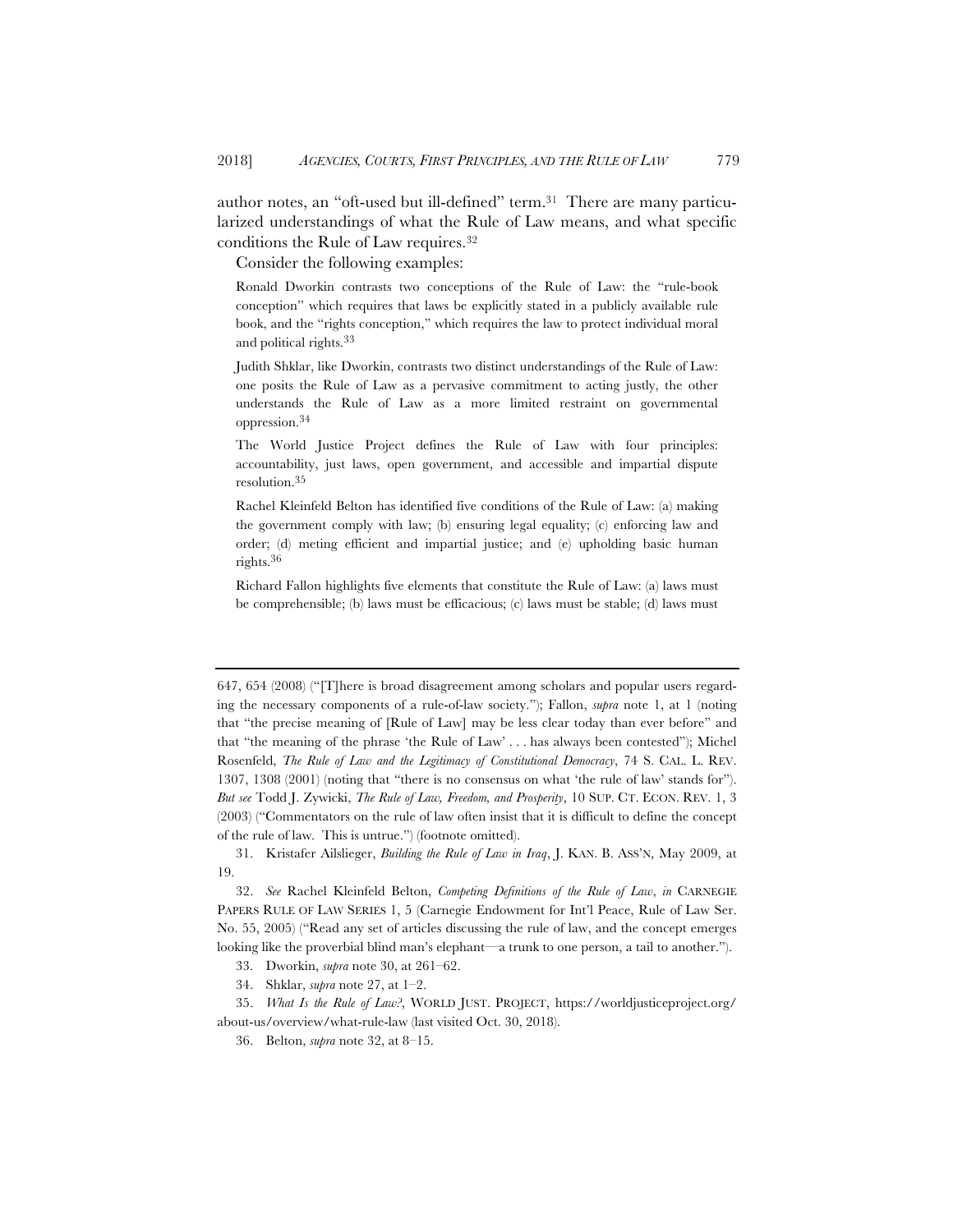apply to everyone; and (e) laws must be impartially applied.37

Brian Tamanaha classifies six different theories of the Rule of Law.38 The "thinnest" theory of the Rule of Law requires mere formal legality, which entails certain minimal elements that exclude arbitrary authority—for example, laws must be "prospective, general, clear, public, and relatively stable."39 The "thickest" theories require formal legality, enactment by a democratic process, protection of individual rights, and protection of social welfare rights.40

Lon Fuller proposed eight principles that embody the Rule of Law.<sup>41</sup> According to Fuller, laws should be of general application, promulgated through procedure, prospective in application, clear, not conflicting, feasibly complied with, constant over time, and applied as declared.<sup>42</sup>

Joseph Raz also posits eight principles derived from the Rule of Law, although his eight principles differ somewhat from Fuller's.43 According to Raz, laws should be prospective, open, and clear; laws should be relatively stable; specific laws should be guided by more general rules; courts should be independent; principles of natural justice should be followed; courts should have power to review government actions; courts should be accessible; and enforcement discretion should not undermine the law.44

Robert Summers postulates eighteen specific principles of the Rule of Law, which include that laws must "conform to established criteria of validity," "be uniform" in application, and "clear and determinate in meaning."45

Jeremy Waldron has formulated a list of twenty-two elements of the Rule of Law, consisting of eight formal elements (Fuller's eight principles), ten procedural elements including such things as a right to counsel and a right to appeal, and four substantive

41. LON L. FULLER, THE MORALITY OF LAW 46–91 (rev. ed. 1964).

42. *Id.* Although Fuller did not label his principles as embodying the Rule of Law—he described them as "eight kinds of legal excellence toward which a system of rules may strive," *id.* at 41, his principles have generally been construed as elements of the Rule of Law. *See, e.g.*, Waldron, *supra* note 40, at 5–6.

43. Raz, *supra* note 39, at 214–18.

44. *Id.*

45. Robert S. Summers, *The Principles of the Rule of Law*, 74 NOTRE DAME L. REV. 1691, 1693–95 (1995).

<sup>37.</sup> Fallon, *supra* note 1, at 8–9.

<sup>38.</sup> TAMANAHA, *supra* note 30, at 91–113.

<sup>39.</sup> *Id.* at 92–93 (citing Joseph Raz, *The Rule of Law and its Virtue*, *in* THE AUTHORITY OF LAW 210, 214 (2009)).

<sup>40.</sup> *Id.* at 112–13. Whereas individual rights operate generally as a negative restraint on government, social welfare rights "impose[ ] on the government an affirmative duty to help make life better for people." *Id.* at 113; *see also* Jeremey Waldron, *The Rule of Law and the Importance of Procedure*, *in* GETTING TO THE RULE OF LAW 3, 4–5 (James E. Fleming, ed. 2011) (differentiating between substantive and procedural visions of the Rule of Law).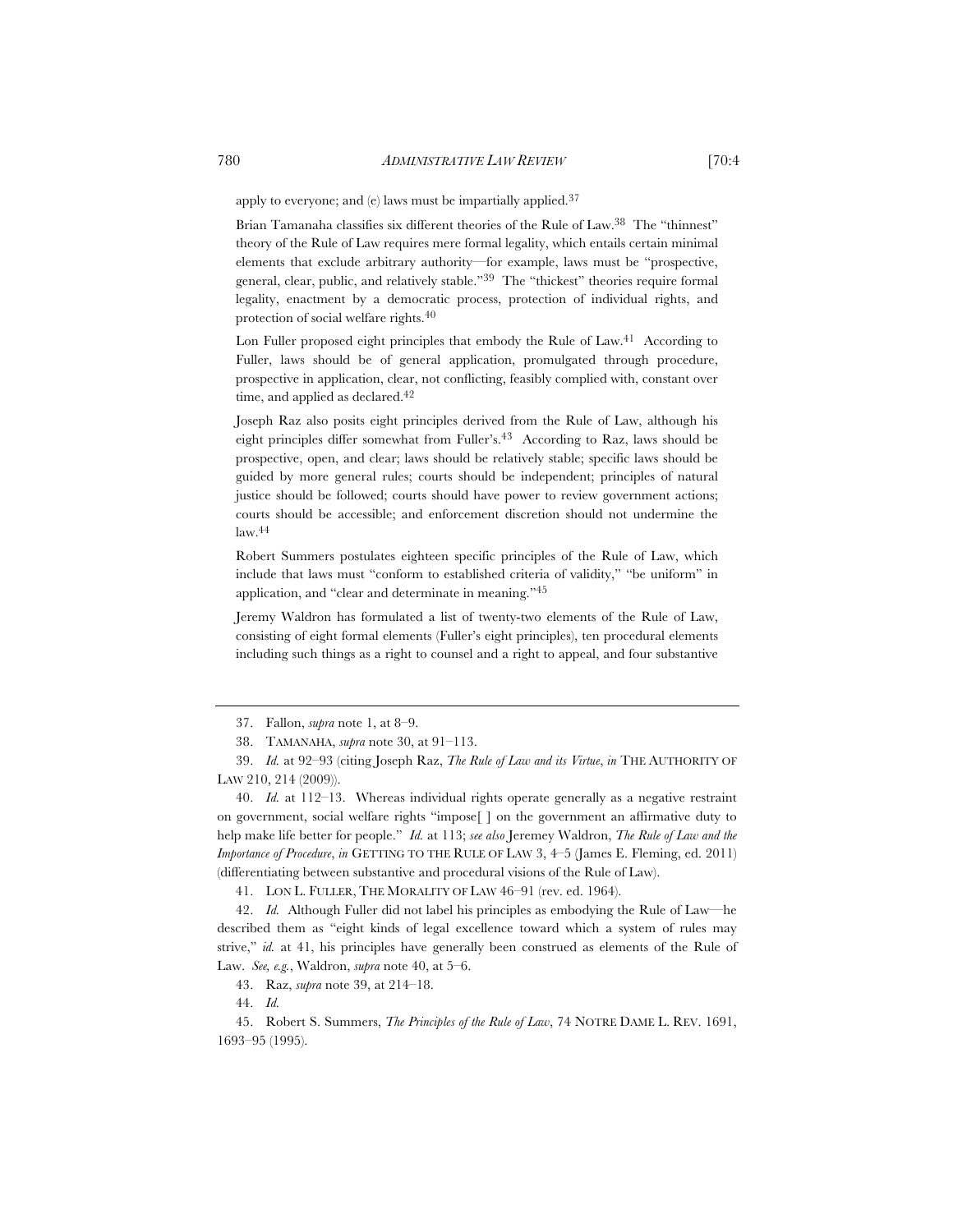elements including private property, liberty, and democracy.46

In light of the diversity that just this small sample illustrates, it is not surprising that some scholars contend that trying to distill a single set of conditions that constitutes the Rule of Law is a fruitless task. Just as there is no single perfect definition of justice that works in all usages, there is no single perfect definition or formulation of the Rule of Law. Richard Fallon, for example, has argued that "[i]t is a mistake to think of particular criteria as necessary in all contexts for the Rule of Law."47 Rather, the Rule of Law comprises "multiple strands" that are "complexly interwoven."48 Indeed, the Rule of Law's "very generality is the reason for its durability."49

That said, there are clear commonalities across the various definitions and conditions identified by scholars. At a minimum, the Rule of Law fundamentally requires authority exercised as law to have principled justification—that is, the Rule of Law exists only to the extent that actions taken by or with the support of legal authorities have some principled justification beyond mere power.50 The Rule of Law is often distinguished from "rule of men."51 In this context, "rule of men" means power vested in the person; in contrast to "rule of law," meaning authority derived from principle. The Rule of Law differentiates legitimate governmental authority from illegitimate governmental authority.52

49. Allan C. Hutchinson & Patrick Monahan, *Introduction*, *in* THE RULE OF LAW: IDEAL OR IDEOLOGY ix, ix (Allan C. Hutchinson & Patrick Monahan eds., 1987).

50. *See, e.g.*, Steven J. Burton, *Normative Legal Theories: The Case for Pluralism and Balancing*, 98 IOWA L. REV. 535, 548 (2013) ("[T]he Rule of Law requires a minimally adequate justification for the law."); Ofer Raban, *The Rationalization of Policy: On the Relation Between Democracy and the Rule of Law*, 18 N.Y.U.J. LEGIS. & PUB. POL'Y 45, 58 (2015) ("The rule of law, however, requires that there be justifications for the specific categories drawn by the law."); Kevin M. Stack, *An Administrative Jurisprudence: The Rule of Law in the Administrative State*, 115 COLUM. L. REV. 1985, 1992–93, 2009–12 (2015) ("An important strain of thought about the rule of law focuses on the role of justification and argumentation in law."); Jeremy Waldron, *The Concept and the Rule of Law*, 43 GA. L. REV. 1, 11 (2008) ("The Rule of Law aims to correct abuses of power by insisting on a particular mode of the exercise of political power: governance through law.").

51. *See, e.g.*, Fallon, *supra* note 1, at 2–3 & n.10; Hutchinson & Monahan, *supra* note 49, at ix; Rosenfeld, *supra* note 30, at 1313 n.25; Wood, *supra* note 29, at 456 (agreeing with Professor Rosenfeld's explanation).

52. Rosenfeld, *supra* note 30, at 1313; *cf.* Larry Catá Backer, *From Constitution to Constitutionalism: A Global Framework for Legitimate Public Power Systems*, 113 PENN ST. L. REV. 671, 716 (2009) (noting that the Rule of Law "distinguish[es] despotism or tyranny, oligarchy, and

<sup>46.</sup> Waldron, *supra* note 40, at 5–7.

<sup>47.</sup> Fallon, *supra* note 1, at 6.

<sup>48.</sup> *Id.*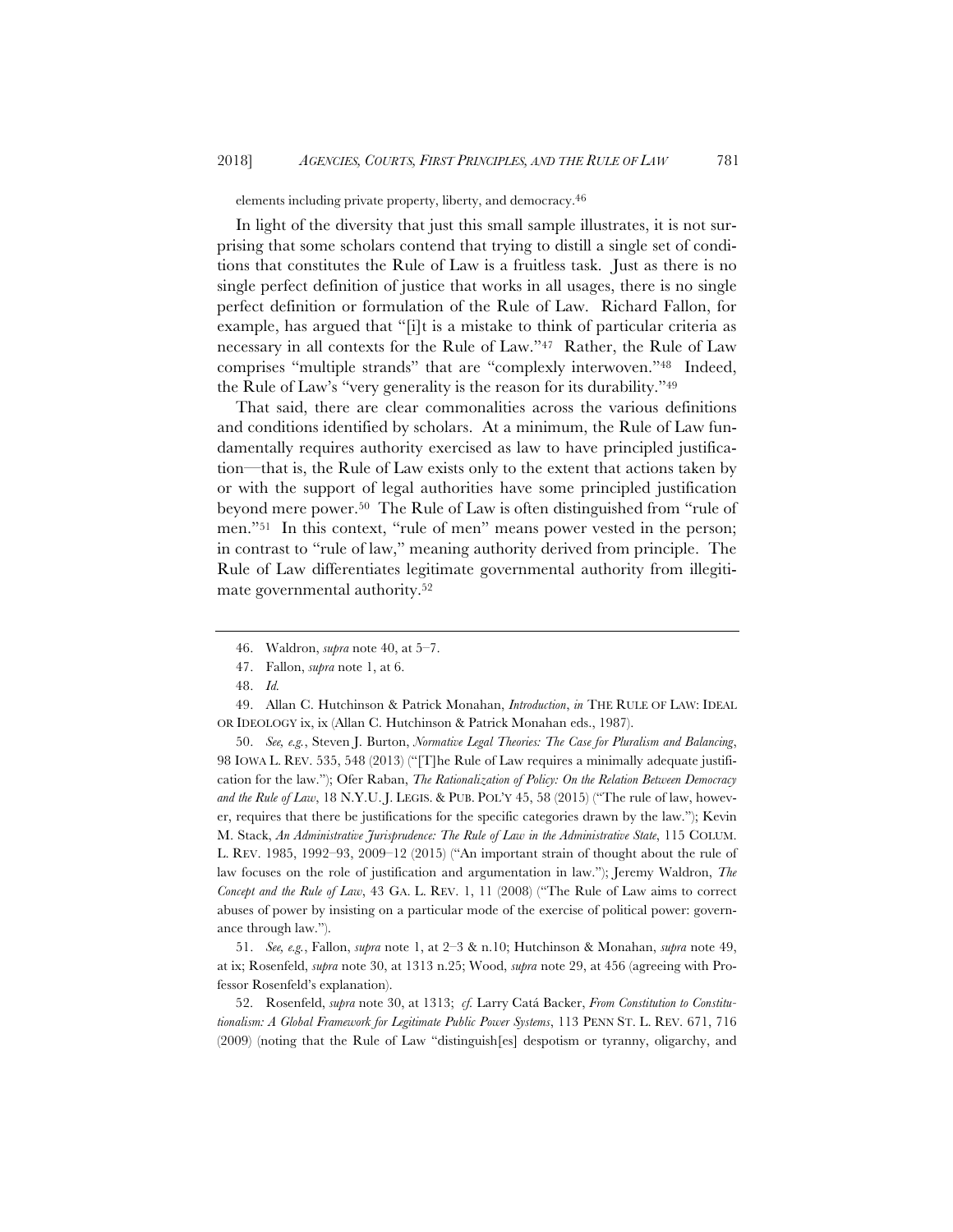782 *ADMINISTRATIVE LAW REVIEW* [70:4

Thus, any governmental authority, to be legitimate and to embody the Rule of Law, must have a principled justification.53 Since the Rule of Law defines essential characteristics of a just government, any important institution within a government that purports or aspires to exercise legitimate authority must be able to justify the authority it exercises as consistent with the Rule of Law. The nature of that justification, as Fallon suggests, may vary with the context in which the authority is exercised.54 Fallon's observation is borne out in administrative enforcement decisions made by Executive Branch agencies and judicial decisions made by courts reviewing agency decisions. Both types of decisions—administrative and judicial have principled justifications rooted in the Rule of Law for the authority they exercise. But the nature of those justifications differs between agencies and courts, because of key differences between an administrative system and a judicial process. These differences are functionally beneficial, in that each institution is in a position to leverage the strengths of certain characteristics of its context. Yet those differences also create an inevitable tension, if not conflict. How to manage the differences between administrative enforcement systems and judicial systems—leveraging the advantages of each without undermining the other—is one of the most vexing and important challenges of the modern regulatory state.

#### III. ADMINISTRATIVE PROCESS

Administrative processes draw their justification and institutional advantages from those aspects of the Rule of Law that emphasize predictability, consistency, and efficiency within a legal system. These three features—predictability, consistency, and efficiency—are common to most formulations of the Rule of Law.55 A legal system that produces predictable

mob rule (illegitimate) from constitutionalist (legitimate) states").

<sup>53.</sup> *Cf.* JERRY L. MASHAW, BUREAUCRATIC JUSTICE 24–25 (1983) (describing justice, a term sometimes used similarly to Rule of Law, as "those qualities of a decision process that provide arguments for the acceptability of its decisions").

<sup>54.</sup> *See generally* Fallon, *supra* note 1.

<sup>55.</sup> *See* McGinley v. Houston, 361 F.3d 1328, 1331 (11th Cir. 2004) ("The rule of law requires 'fair and expeditious adjudication . . . .'") (quoting Moragne v. States Marine Lines, Inc., 398 U.S. 375, 403 (1970)); Bonner v. City of Prichard, 661 F.2d 1206, 1209 (11th Cir. 1981) ("Stability and predictability are essential factors in the proper operation of the rule of law."); Belton, *supra* note 32, at 14 ("Predictability and efficiency are important and accepted rule-of-law ends."); Yoav Dotan, *Making Consistency Consistent*, 57 ADMIN. L. REV. 995, 996 (2005) (noting the importance of consistency "to the integrity of legal systems under the idea of the rule of law"); Rosenfeld, *supra* note 30, at 1313 ("At a minimum, . . . the rule of law requires . . . a substantial amount of legal predictability . . . ."); Antonin Scalia, *The Rule of*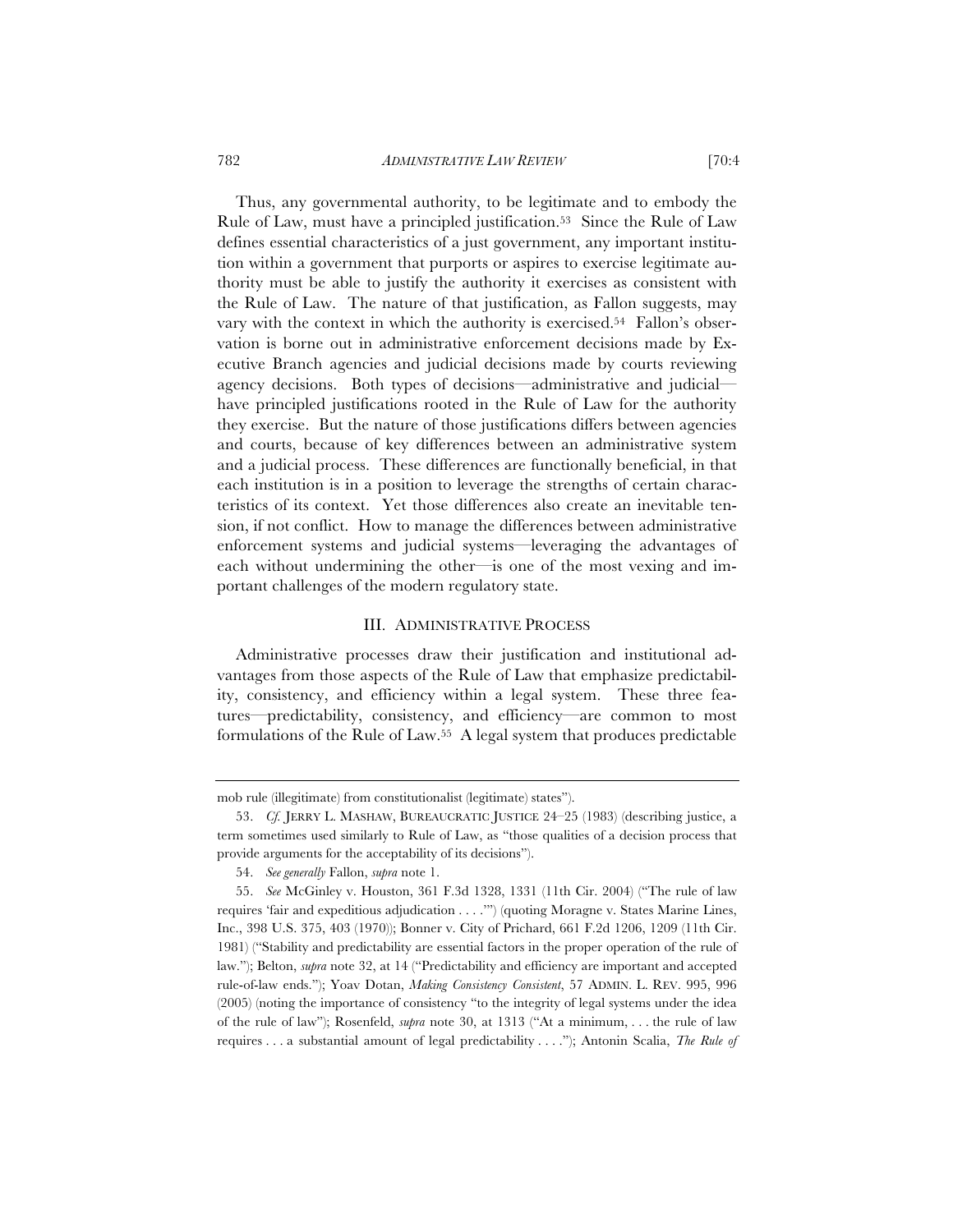and efficient decisions is more justified than a system that does not, and decisions in a legal system are justified if and only if they reach consistent outcomes without unduly or unnecessarily burdensome processes. Predictability and efficiency do not alone justify a legal decision or a system, but they are necessary for a legal decision or system to function effectively—that is, they are necessary, even if not sufficient, to the Rule of Law.

Judiciaries may generally produce predictable and efficient decisions. The use of publicly announced and available decisions, for example, allows courts, counsel, and parties to compare new cases to prior cases and to anticipate the likely results of disputes. The hierarchical pyramid structure of most judicial systems also fosters predictability and efficiency. At the initial trial court level, numerous judges, located in local jurisdictions, have the capacity to render decisions relatively quickly and at lower cost to the parties.56 On appeal, this diffuse system concentrates, with a much smaller number of appellate judges sitting on a small number of courts, facilitating more consistent and coherent case law. Thus, the attributes of the judiciary seem relatively likely to yield consistency and predictability at an acceptable level over the wide variety of matters they adjudicate.

For some specialized types of matters, however, administrative systems are likely to be much more effective than court systems in achieving predictability, consistency, and efficiency.57 A well-functioning administrative system produces efficient and predictable decisions in the domain of cases it adjudicates, likely more so than a judicial system. To understand why this is so, we can look at the reasons that agencies were created in the first place. Administrative agencies address complex and technical matters that courts are ill-equipped to understand.58 Max Weber, the great German sociologist

57. *See* AM. BAR ASS'N SECTION ON INT'L & COMPARATIVE LAW, THE RULE OF LAW IN THE UNITED STATES 35 (1958) (noting that certain decisions "cannot be made by a legislature or court but only by bodies of specialists exercising flexible quasi-judicial powers" because "[c]ourts dealing with all aspects of society are less well equipped to acquire special competence essential to solution of problems arising out of specific limited activity").

58. *See* O'Donnell v. Shaffer, 491 F.2d 59, 62 (D.C. Cir. 1974) ("Much agency action involves technical expertise—indeed, that is a major reason for the delegation of rulemaking

*Law as a Law of Rules*, 56 U. CHI. L. REV. 1175, 1179 (1989) ("Predictability . . . is a needful characteristic of any law worthy of the name.").

<sup>56.</sup> *See Court Role and Structure*, U.S. CTS., http://www.uscourts.gov/about-federalcourts/court-role-and-structure (last visited Oct. 30, 2018) (noting that there are ninety-four federal district courts, thirteen courts of appeals, and one Supreme Court in the United States); *Authorized Judgeships—From 1789 to Present*, U.S. CTS., http://www.uscourts.gov/sites/ default/files/allauth.pdf (last visited Sept. 15, 2018) (noting that, as of 2017, there were 663 authorized federal district court judgeships, 179 authorized federal courts of appeals judgeships, and 9 Supreme Court justices).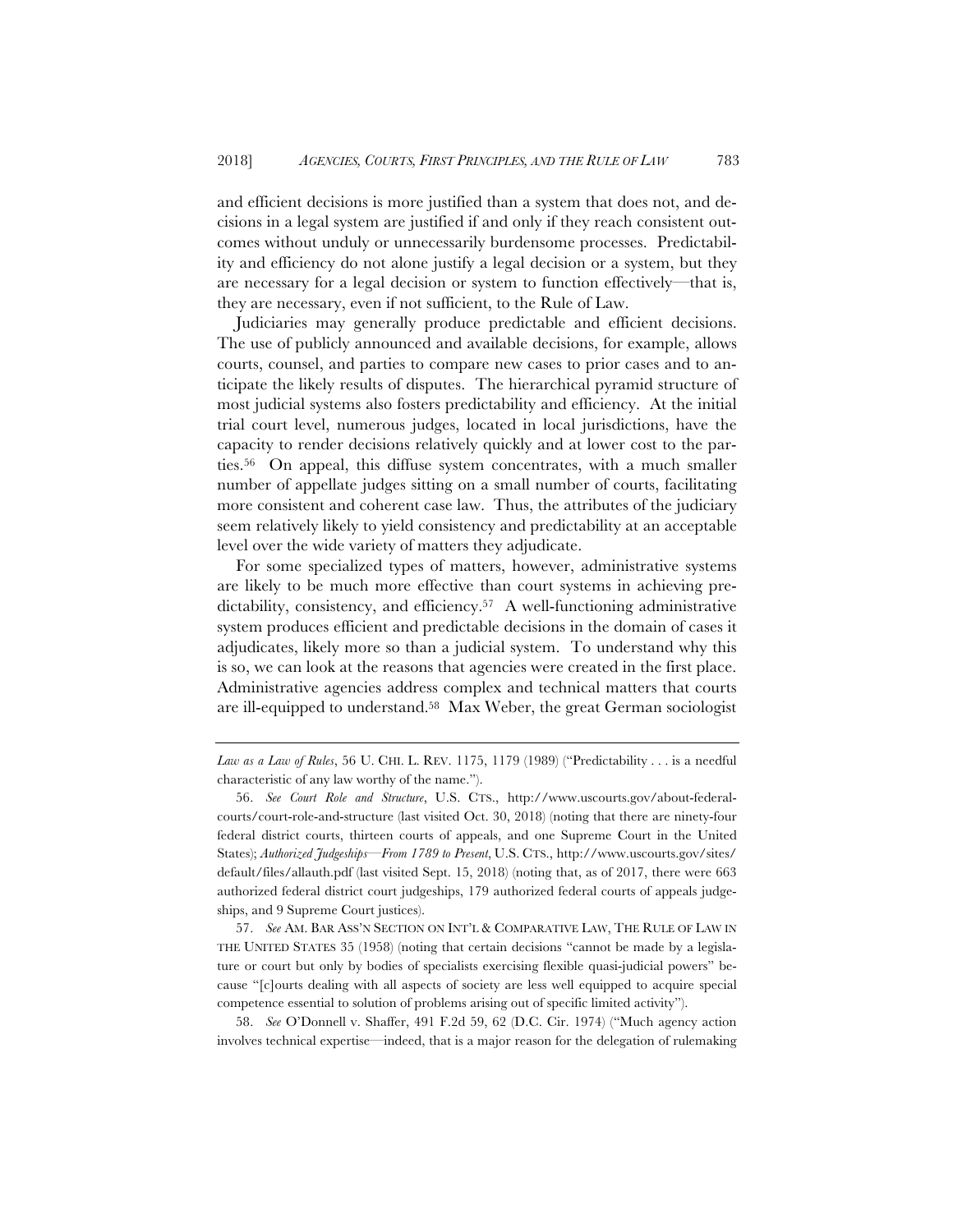and scholar of bureaucracy, described bureaucracies as "firmly ordered system[s]" staffed with persons of "thorough and expert training" who render decisions according to prescribed standards.<sup>59</sup> Fifty years later, Louis Jaffe observed that "highly rationalized administrations embody the advantages of stability, equality of treatment, order, comprehensibility and predictability."60

These observations point to certain characteristics of administrative systems that lead to predictability and efficiency. First, agencies are experts. Agency expertise takes many forms. Agencies hire employees with specialized education, training, and experience relevant to the agency's mission; by working in the agencies, the employees acquire additional training and experience.<sup>61</sup> In addition to substantive specialized expertise, agencies develop institutional expertise through the accreted wisdom of experience in administering their systems, which include interdisciplinary decisionmaking under conditions of uncertainty and conflicting demands from Congress, the President, courts, the public, and the regulated industries.<sup>62</sup> Agencies, by virtue of their specialization and standardization, thus are able to leverage their experience toward effective enforcement of the statutes they are charged with implementing.

Second, agencies are fairly adept at reaching consistent decisions—as Justice Breyer has noted, they tend to resolve "roughly similar problems in

62. Gillian E. Metzger, *Administrative Constitutionalism*, 91 TEX. L. REV. 1897, 1922 (2013) (noting that agencies work "from a background of expertise in the statutory schemes they implement and the areas they regulate"); Sidney A. Shapiro, *The Failure to Understand Expertise in Administrative Law: The Problem and the Consequences*, 50 WAKE FOREST L. REV. 1097, 1099 (2015) (noting agency expertise acquired through a "richer, discursive decision-making process in which persons trained in various disciplines interact with each other inside and outside of the agency to debate and dispute arguments and information" and "reconciling and accounting for conflicting evidence and arguments, disciplinary perspectives, political demands, and legal commands").

authority to agencies.").

<sup>59.</sup> Max Weber, *Bureaucracy*, *in* CLASSICS OF PUBLIC ADMINISTRATION 43, 43 (Jay M. Shafritz & Albert C. Hyde, eds., 6th ed. 2007).

<sup>60.</sup> Jaffe, *supra* note 26, at 1188.

<sup>61.</sup> *See* Louis J. Virelli III, *Administrative Abstention*, 67 ALA. L. REV. 1019, 1047–48 (2016) (noting that agency employees come to their positions with "ex ante expertise—the specialization in education and training that administrators and agency employees bring to their offices" and acquire "ex post" expertise—"the knowledge and experience gained through the process of performing its administrative functions"); *see also* Amanda Frost, *Judicial Review of FDA Preemption Determinations*, 54 FOOD & DRUG L.J. 367, 370 (1999) ("Agencies are experts because their personnel usually have special training and significant experience in a particular field.").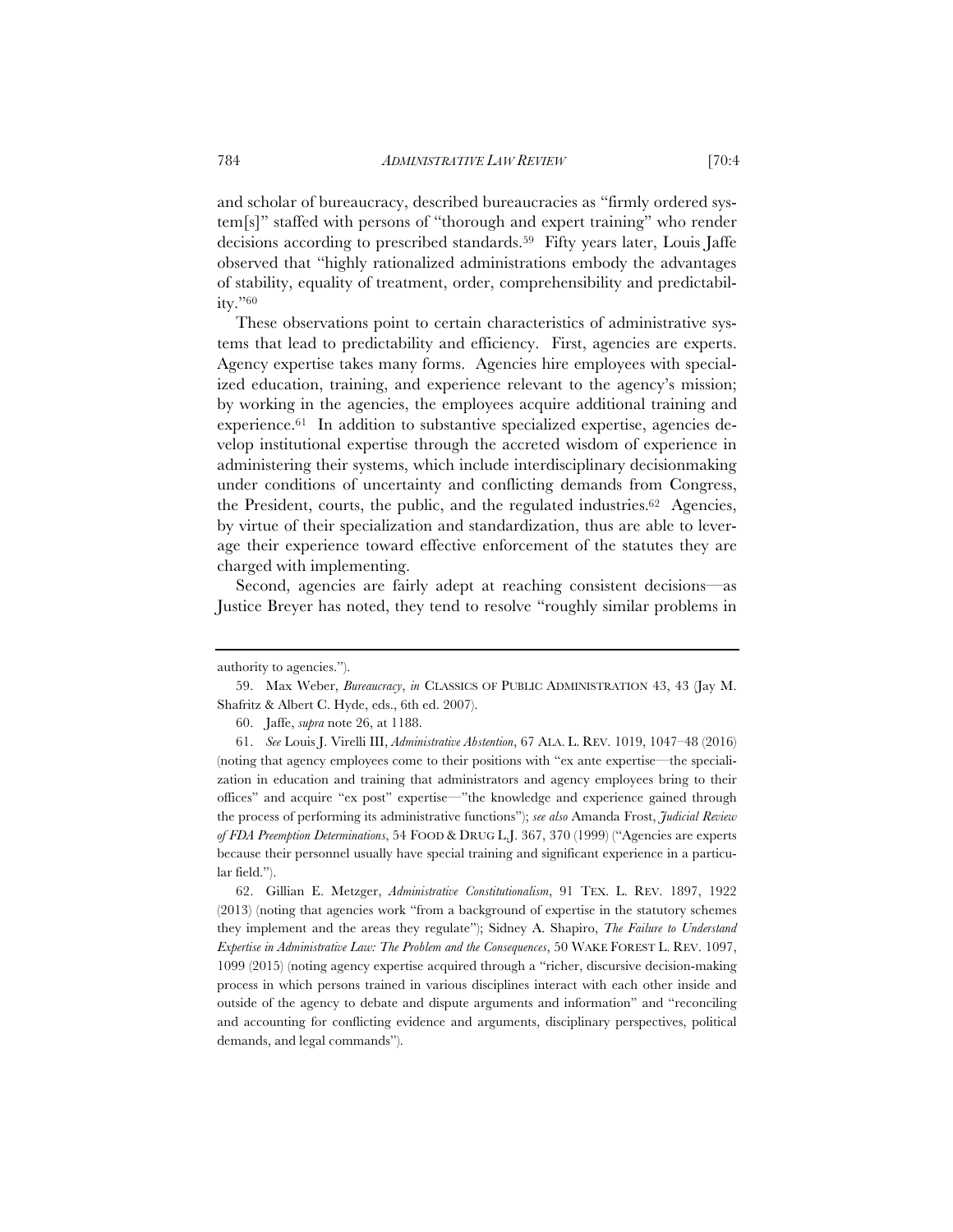roughly similar ways."<sup>63</sup> As both Weber and Jaffe observed,<sup>64</sup> the structure of administrative processes, by virtue of its specialization and bureaucratization, intentionally promotes rational decisionmaking that yields consistent results. Agencies issue detailed regulations, guidance documents, and procedures to create generalized principles of decision and routinized processes.65 This structure creates a more centralized process and standards than the structure of judicial systems. Moreover, whereas district courts are not bound by each other's precedent,<sup>66</sup> and circuit courts are not bound by other circuits' precedent,67 agencies act arbitrarily and capriciously if they render inconsistent decisions.68 Thus, outside of the few issues on which the Supreme Court grants certiorari, the federal judicial system countenances considerably more variation than administrative systems do.69

66. *See* Camreta v. Greene, 563 U.S. 692, 709 n.7 (2011) ("A decision of a federal district court judge is not binding precedent in either a different judicial district, the same judicial district, or even upon the same judge in a different case.") (citing 18 JAMES WM. MOORE ET AL., MOORE'S FEDERAL PRACTICE § 134.02[1] [d] (3d ed. 2011)).

67. *See* Int'l Custom Prod., Inc. v. United States, 843 F.3d 1355, 1360 (Fed. Cir. 2016) (noting that "decisions from other circuits are not binding on this court") (quoting Amerikohl Mining, Inc. v. United States, 899 F.2d 1210, 1214 (Fed. Cir. 1990)).

68. *See* Spitzer Great Lakes, Co. v. EPA, 173 F.3d 412, 416 (6th Cir. 1999) (holding that unjustified departure from prior practice rendered agency's decision arbitrary and capricious).

69. *See* Frank B. Cross, *Shattering the Fragile Case for Judicial Review of Rulemaking*, 85 VA. L. REV. 1243, 1250 (1999) (noting that the Supreme Court's very limited docket of cases does little to resolve inconsistencies in the law arising from circuit splits); Jonathan R. Siegel, *Guardians of the Background Principles*, 2009 MICH. ST. L. REV. 123, 131 (2009) (arguing that the goal of "maintain[ing] coherence in the law . . . could be thwarted if different courts take

<sup>63.</sup> STEPHEN BREYER, BREAKING THE VICIOUS CIRCLE: TOWARD EFFECTIVE RISK REGULATION 62 (1995).

<sup>64.</sup> *See supra* notes 59–60 and accompanying text.

<sup>65.</sup> *See, e.g.*, Policy Guidance on Supervisory and Enforcement Priorities Regarding Early Compliance With the 2016 Amendments to the 2013 Mortgage Rules Under the Real Estate Settlement Procedures Act (Regulation X) and the Truth in Lending Act (Regulation Z), 82 Fed. Reg. 29,713 (June 30, 2017) (Bureau of Consumer Financial Protection); Guidance for Industry: Enforcement Policy Regarding Investigational New Drug Requirements for Use of Fecal Microbiota for Transplantation To Treat Clostridium difficile Infection Not Responsive to Standard Therapies, 79 Fed. Reg. 10,814 (Feb. 26, 2014) (Food and Drug Administration); Regulatory Guidance Concerning Applicability of the Federal Motor Carrier Safety Regulations to Mobile Cranes Operated in Interstate Commerce, 74 Fed. Reg. 43,640 (Aug. 27, 2009) (Federal Motor Carrier Safety Administration); FAA Order 2150.3B, Compliance and Enforcement Program, 72 Fed. Reg. 55,853 (Oct. 1, 2007) (Federal Aviation Administration); Interim Guidance for Community Involvement in Supplemental Environmental Projects, 68 Fed. Reg. 35,884 (June 17, 2003) (EPA).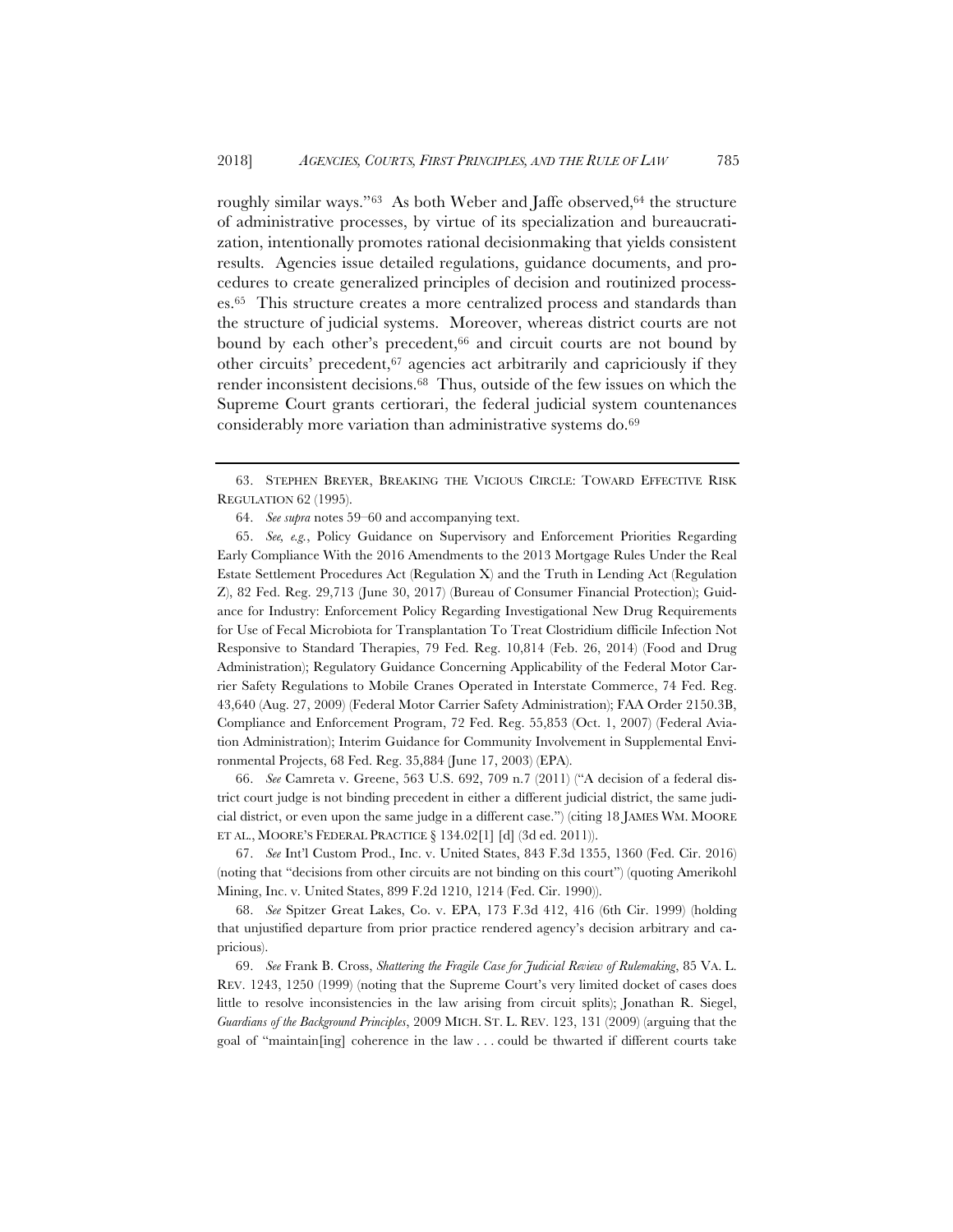Third, agencies are able to create processes that, through specialization and routinization, make decisions with greater speed and at lower cost than courts do. This enables agencies to process decisions at a much faster rate than courts do.70 Specialization and routinization allow agencies to create administrative systems that are simpler and less formal than typical judicial proceedings, thereby making administrative systems more accessible and affordable to litigants.71

Building on these observations, a brief examination of how agencies work makes clear how administrative systems are well suited to meting out predictable and efficient decisions within their defined domains. Agencies handle high volumes of cases within their specialized jurisdictions. For example, at the EPA, the number of administrative enforcement cases eclipses the number of civil enforcement cases brought in court by more than an order of magnitude.72 Because of their high volumes of cases and specialization, agencies develop standardized procedures and criteria for deciding cases.73 These standardized criteria and processes allow agencies to decide cases consistently and efficiently.74 Perhaps more important, standardized criteria allow the regulated community to anticipate and predict an agen-

71. *See* KENNETH F. WARREN, ADMINISTRATIVE LAW IN THE POLITICAL SYSTEM 282 (4th ed. 2004) ("The agency hearing process is usually less elaborate or formal than typical court trials."); *id.* (noting that "most agency adjudications are quite informal").

72. *See Enforcement Annual Results Numbers at a Glance for Fiscal Year 2016*, U.S. ENVTL. PROTECTION AGENCY (last updated Feb. 8, 2018), https://archive.epa.gov/epa/enforce ment/enforcement-annual-results-numbers-glance-fiscal-year-2016.html (noting that the EPA filed 1,369 administrative penalty complaints in Fiscal Year 2016, compared with 93 civil judicial complaints filed by the Justice Department on behalf of the EPA).

73. *See, e.g.*, Consolidated Rules of Practice Governing the Administrative Assessment of Civil Penalties and the Revocation/Termination or Suspension of Permits, 40 C.F.R. §§ 22.1-.52 (2010); *Enforcement Policy, Guidance & Publications*, U.S. ENVTL. PROTECTION AGENCY (last updated Nov. 21, 2018), https://www.epa.gov/enforcement/enforcementpolicy-guidance-publications (providing links to numerous EPA enforcement-related policies).

74. *See* Daniel Carpenter, *Internal Governance of Agencies: The Sieve, the Shove, the Show*, 129 HARV. L. REV. F. 189, 191 (2016) (noting that agencies reduce the costs of decisionmaking "by means of centralization, specialization, separation, standardization, or procedures such as internal clearance or priority setting") (citing Jennifer Nou, *Intra-Agency Coordination*, 129 HARV. L. REV. 421, 451 (2015)); Daniel A. Farber, *Basic Compensation for Victims of Climate Change*, 155 U. PA. L. REV. 1605, 1649 (2007) (explaining that "agency expertise" can "produce more efficient decisions" and that agencies can use "standardized protocols . . . [to] simplify the adjudicatory process").

different views" on an issue, whereas agencies "are not plagued by the 'coordination' problem").

<sup>70.</sup> *See infra* note 72 and accompanying text.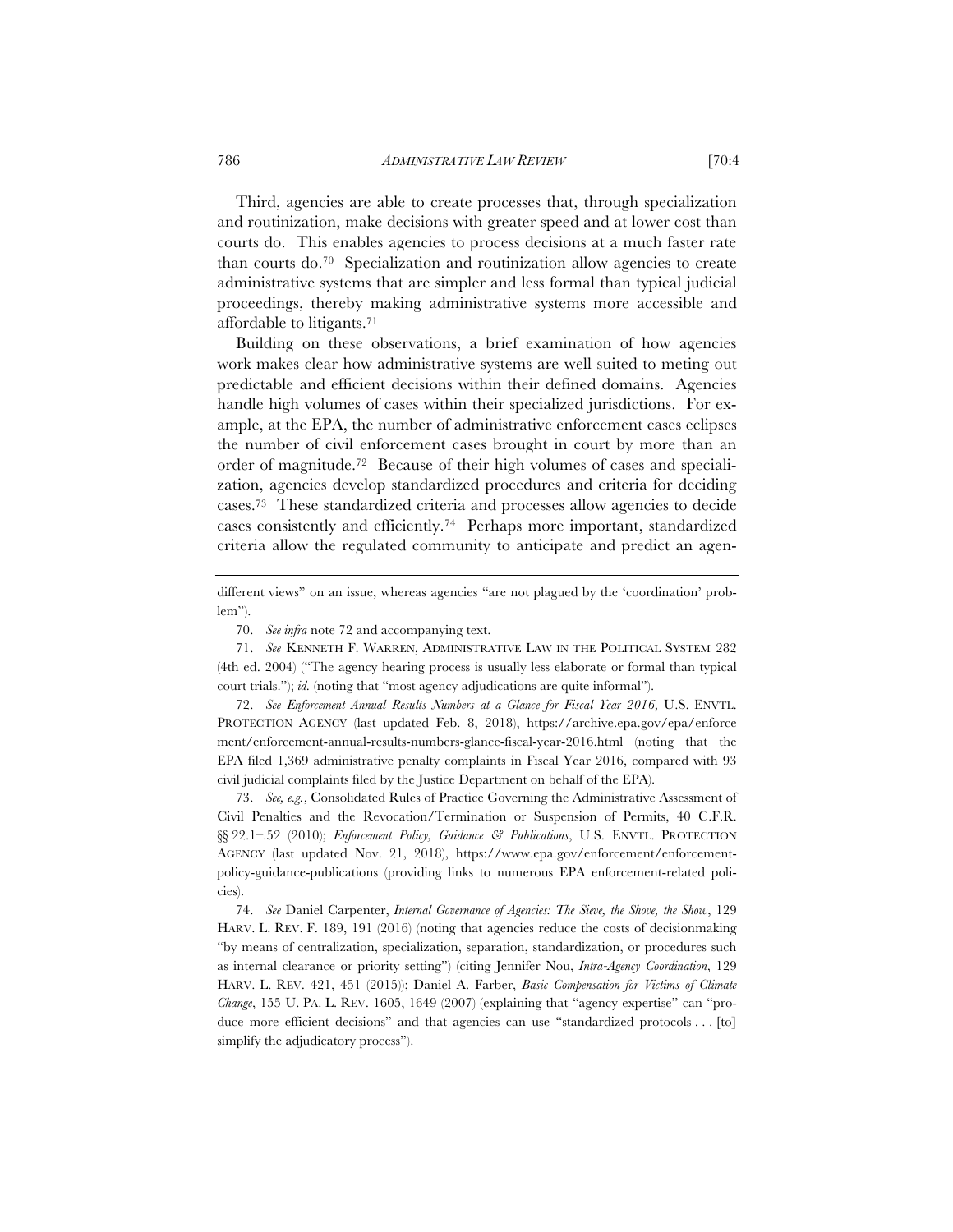cy's decisions, which allows regulated businesses ex ante to order their decisions accordingly.75 Indeed, an agency's extensive standards and guidance may be more important to the regulated community than specific agency decisions applying those standards and guidance.

Agency staff also are integral to the consistency, predictability, and efficiency of agency decisions. Agency personnel are chosen for their specialized education and training, and receive additional training and experience in the agency.<sup>76</sup> EPA staff, for example, includes thousands of scientists, economists, and lawyers.77 Agency staff understand how the world works in their area. This allows agencies to make decisions with a deep insight into the consequences of those decisions.78 Agencies operate in the real world.79

Courts, by contrast, face constraints from their generalist background

77. *See* Marcia R. Gelpe, *Exhaustion of Administrative Remedies: Lessons from Environmental Cases*, 53 GEO. WASH. L. REV. 1, 19 (1984) (noting that EPA staff contains "many highly trained scientists, engineers, and lawyers").

78. *See* Frost, *supra* note 61, at 370 ("Because they have an institutional memory of the success and failure of past policies, agencies are uniquely situated to understand the consequences of their actions.").

79. Katie Eyer has made somewhat similar arguments with respect to administrative adjudication—which would encompass the administrative enforcement systems that are the focus of this paper—as compared with administrative rulemaking. *See* Eyer, *supra* note 30. Eyer contends that administrative adjudication promotes several aspects of the Rule of Law at least as well as rulemaking does. *See, e.g.*, *id.* at 651. These aspects of the Rule of Law include the existence of rules, consistency, limitation of discretion, prospectivity, notice or publicity, stability, and predictability. *See id.* at 657–68. Thus, Eyer argues, Rule of Law principles provide a potential justification for administrative adjudication. *See id.* at 701. This paper somewhat similarly argues that certain aspects of the Rule of Law provide support for administrative enforcement systems, and in particular indicate how administrative systems may in some ways outperform judicial systems. Instead of comparing administrative adjudication to administrative rulemaking, it compares administrative adjudication to judicial adjudication. But this paper also argues that judicial systems are likely to better effectuate other aspects of the Rule of Law. Thus, instead of using the Rule of Law as an outright justification for administrative adjudication, this paper uses the Rule of Law to highlight tensions within the administrative–judicial relationship. Promoting the Rule of Law requires addressing these tensions.

<sup>75.</sup> *See* Waldron, *supra* note 50, at 6 (emphasizing the importance to the Rule of Law of allowing "people [to] know in advance how the law will operate, and they must act to avoid its having a detrimental impact on their affairs").

<sup>76.</sup> *See* Louis J. Virelli III, *Administrative Abstention*, 67 ALA. L. REV. 1019, 1047–48 (2016) (stating that agency employees come to their positions with "ex ante expertise—the specialization in education and training that administrators and agency employees bring to their offices" and acquire "ex post" expertise—"the knowledge and experience gained through the process of performing its administrative functions").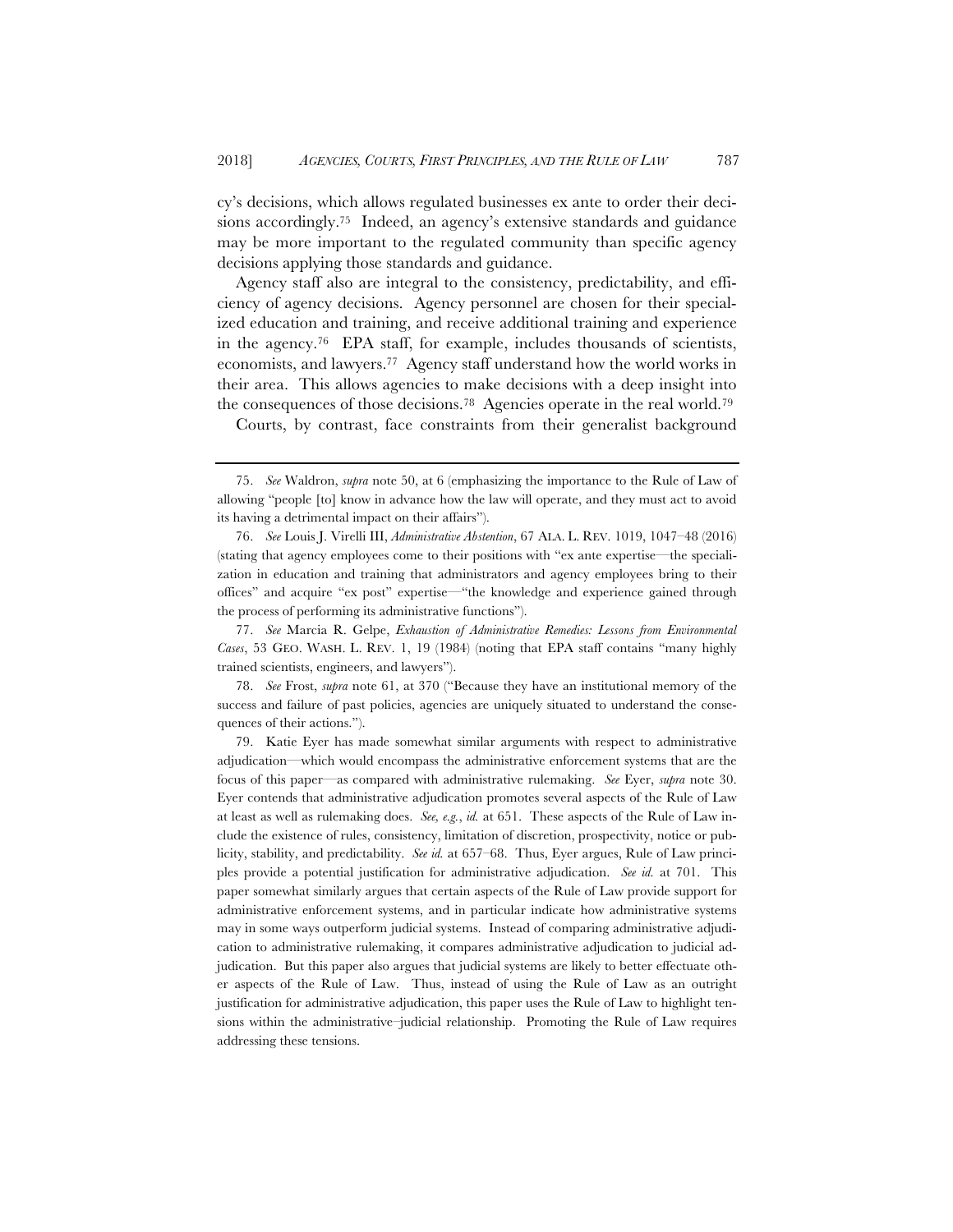and perspective. Without a substantial reservoir of prior training or experience in a regulatory field, judges are far less equipped than agencies to understand the technical facts and law of the cases they decide. In confronting such cases, judges will tend to have to rely on precedent from other courts, which may itself be of uneven quality and insight because the judges who decided those cases faced similar limitations. Of course, courts rely on the evidence and arguments raised by the parties to the case. But the stakes in individual enforcement cases are often relatively low, leading the parties to limit the resources they invest in litigating, which in turn affects the quality of the evidence and arguments presented.

The administrative enforcement process is fundamentally replicative in its nature. Matters are delegated for agency adjudication in significant part because a category of situations arises with sufficient frequency that it makes sense, in order to leverage the beneficial virtues of administrative systems, to create a bureau of experts that makes decisions according to standardized substantive and procedural rules. Within this administrative system, the decisions in individual cases get justified by reference to their place in the system—that is, the outcome in a particular case is presumptively justified by the fact that the outcome is consistent with other outcomes the system generates. Instead of justifying the outcome of each case individually, which would undermine the efficiency and consistency of decisionmaking, we can justify the outcome of each case by its consistency with the outcomes of other cases in the system.80

# IV. JUDICIAL REVIEW

Turning away from agencies and toward courts, we see characteristics that reflect a different aspect of the Rule of Law. It is difficult to imagine the Rule of Law without internal consistency and effectiveness, but it also is clear that the Rule of Law requires more than just those factors.<sup>81</sup> This seems true as well applied to the case of administrative systems. A wellfunctioning administrative system that yields predictable and consistent outcomes can be unjust if those outcomes are inconsistent with core values not adequately reflected in the system. The idea that legal systems are bound to pursue certain fundamental principles implicates two other essential aspects of the Rule of Law: binding the government to rule by law82 and

<sup>80.</sup> BREYER, *supra* note 63, at 62.

<sup>81.</sup> *See supra* note 55 and accompanying text.

<sup>82.</sup> AM. BAR ASS'N SECTION ON INT'L & COMPARATIVE LAW, *supra* note 57, at 30 (identifying "[s]ubstantive and procedural limitations on governmental power" as a key component of the Rule of Law); Belton, *supra* note 32, at 9 ("Binding the government to rule *by* law is the sine qua non of the rule *of* law."); Fallon, *supra* note 1, at 8 ("The fourth element of the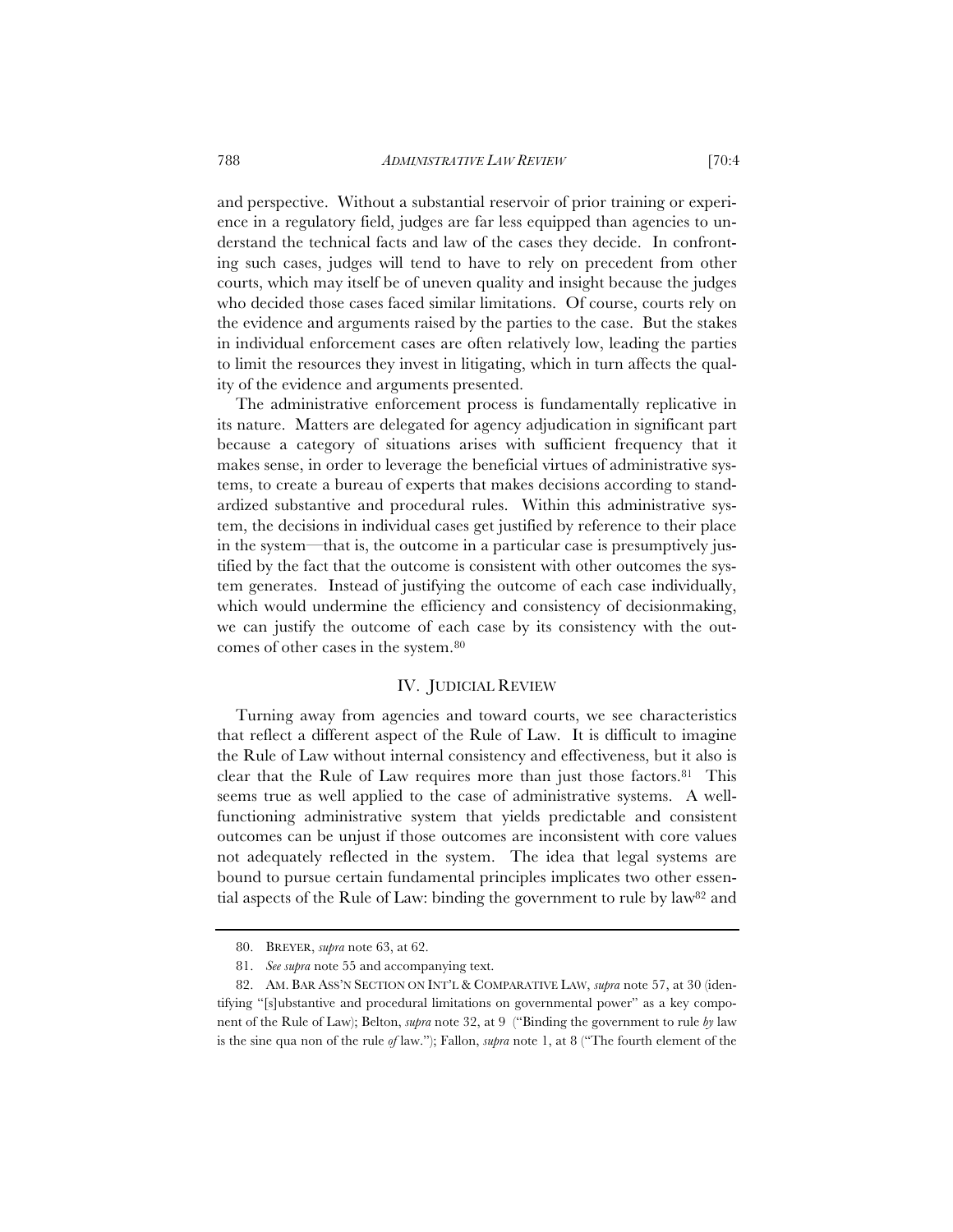#### protecting substantive rights.83

These are functions that are particularly well suited to courts. When they are at their most effective, courts do not merely review agency decisions for errors. Indeed, it is not even clear that courts are particularly good at finding and correcting mistakes in agency decisions.84 Judges are generalists and ill-equipped to check the accuracy of matters within agency expertise,<sup>85</sup> which is why courts appropriately give deference to agency judgments as to technical questions.<sup>86</sup>

Were courts limited to reviewing agency action for errors, there might be a close question as to whether judicial review is even worthwhile. Indeed, Frank Cross has argued against judicial review of agency rulemaking, offering reasons that would apply to agency adjudicatory decisions as well.87 But the same attributes that hobble courts' ability to detect agency errors

84. *See* William N. Eskridge, Jr. & John Ferejohn, *Structuring Lawmaking to Reduce Cognitive Bias: A Critical View*, 87 CORNELL L. REV. 616, 629 (2002) ("According to Mashaw and Harfst, not only did judicial review fail to correct agency mistakes, but it induced mistakes.") (citing JERRY L. MASHAW & DAVID L. HARFST, THE STRUGGLE FOR AUTO SAFETY 84–105, 224–54 (1990)).

85. *See* Siegel, *supra* note 69, at 130 (noting that "courts lack expertise in any particular field of law presided over by an administrative agency" because "judges are generalists").

86. *See* Marsh v. Or. Nat. Res. Council, 490 U.S. 360, 377 (1989) ("Because analysis of the relevant documents 'requires a high level of technical expertise,' we must defer to 'the informed discretion of the responsible federal agencies.'") (quoting Kleppe v. Sierra Club, 427 U.S. 390, 412 (1976)); Fed. Power Comm'n v. Fla. Power & Light Co., 404 U.S. 453, 463 (1972) ("Particularly when we consider a purely factual question within the area of competence of an administrative agency created by Congress, and when resolution of that question depends on 'engineering and scientific' considerations, we recognize the relevant agency's technical expertise and experience, and defer to its analysis unless it is without substantial basis in fact.").

87. Frank B. Cross, *Shattering the Fragile Case for Judicial Review of Rulemaking*, 85 VA. L. REV. 1243, 1252 (1999).

Rule of Law is the supremacy of legal authority. The law should rule officials, including judges, as well as ordinary citizens."); Raz, *supra* note 39, at 212 (characterizing the Rule of Law as the principle "that the government shall be ruled by the law and subject to it"); WORLD JUST. PROJECT, *supra* note 35 (listing government accountability as one of four universal principles that comprise the Rule of Law).

<sup>83.</sup> Belton, *supra* note 32, at 14–15 (tying this understanding of Rule of Law to Locke's theory that governments exist to protect preexisting natural rights, giving the Rule of Law "substantive, values-driven content"); Dworkin, *supra* note 30, at 262 (describing the "rights conception" which includes substantive justice as a component of the Rule of Law); Waldron, *supra* note 40, at 7 (identifying respect for private property, prohibitions on torture and brutality, presumption of liberty, and democratic enfranchisement as substantive protections of the Rule of Law).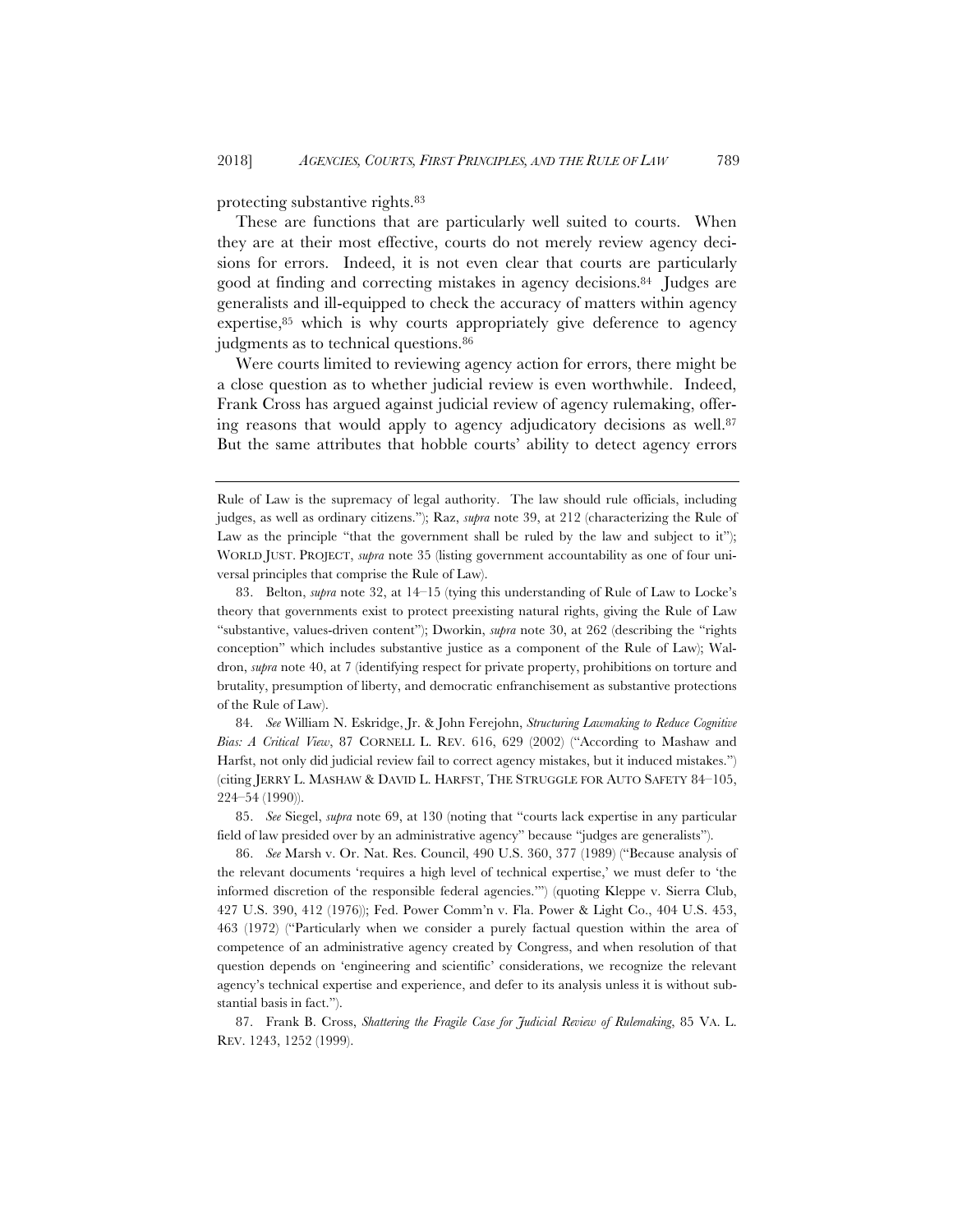can place them in an advantageous position to police for other problems, most importantly to require agencies to justify their administrative systems as consistent with broader first principles such as due process and access to justice.88 Courts can intercede to ask agencies to answer precisely the types of questions about their administrative systems that agencies, focused on applying those systems, are most apt to miss.

Other aspects of the Rule of Law exhibited by courts are also instrumental to courts' ability to check whether agencies are acting consistently with first principles and core values. First, courts exercise independent review. By design, courts are separated from the parties whose disputes they adjudicate. Judicial independence gives courts an outsider's perspective and fresh viewpoint, which on the one hand makes it more difficult for courts to understand the issues but on the other hand makes it easier for courts to take a broader perspective that focuses on core values. Judicial independence is a core attribute of the Rule of Law.89 Regardless of whether they are appropriately impartial and fair, administrative law judges are not intended to exercise independent judgment in the way that the judiciary does. To the contrary, administrative law judges are obligated to follow and to enforce agency policy.90

Second, judicial decisionmaking is founded on the principle of reasoned justification, which itself is a core feature of the Rule of Law.91 As Micah

<sup>88.</sup> *See* Gen. Elec. Co. v. EPA, 53 F.3d 1324, 1328–34 (D.C. Cir. 1995) (holding that the EPA deprived the company of due process by imposing a fine for violation of the regulation without providing fair notice of the agency's interpretation on which the violation was based); Wash. Hosp. Ctr. v. Bowen, 795 F.2d 139, 148–49 (D.C. Cir. 1986) (holding that the Secretary of Health and Human Services erred by requiring hospitals to await completion of cost year before they could pursue an administrative appeal challenging prospective payment system payments under Medicare).

<sup>89.</sup> *See* New York State Bd. of Elections v. Lopez Torres, 552 U.S. 196, 212 (2008) (Kennedy, J., concurring) ("The rule of law . . . presupposes a functioning judiciary respected for its independence"); Judge Louraine C. Arkfeld, *The Rule of Law and an Independent Judiciary*, JUDGES' J., Fall 2007, at 12, 13 (conveying "the importance of an independent judiciary to the rule of law"); David Boies, *Judicial Independence and the Rule of Law*, 22 WASH. U. J.L. & POL'Y 57, 58 (2006) (identifying "the principle of judicial independence" as an "important underpinning<sup>[]</sup> to the rule of law"); Pamela S. Karlan, *Judicial Independences*, 95 GEO. L.J. 1041, 1059 (2007) (arguing that "judicial independence . . . is a means of ensuring freedom and the rule of law").

<sup>90.</sup> *See* James E. Moliterno, *The Administrative Judiciary's Independence Myth*, 41 WAKE FOREST L. REV. 1191, 1192 (2006) ("[A]dministrative judges are not to function in a judicially independent way. Instead, they must recognize that their role demands adherence to agency policy and goals.").

<sup>91.</sup> *See* David Dyzenhaus & Michael Taggart, *Reasoned Decisions and Legal Theory*, *in*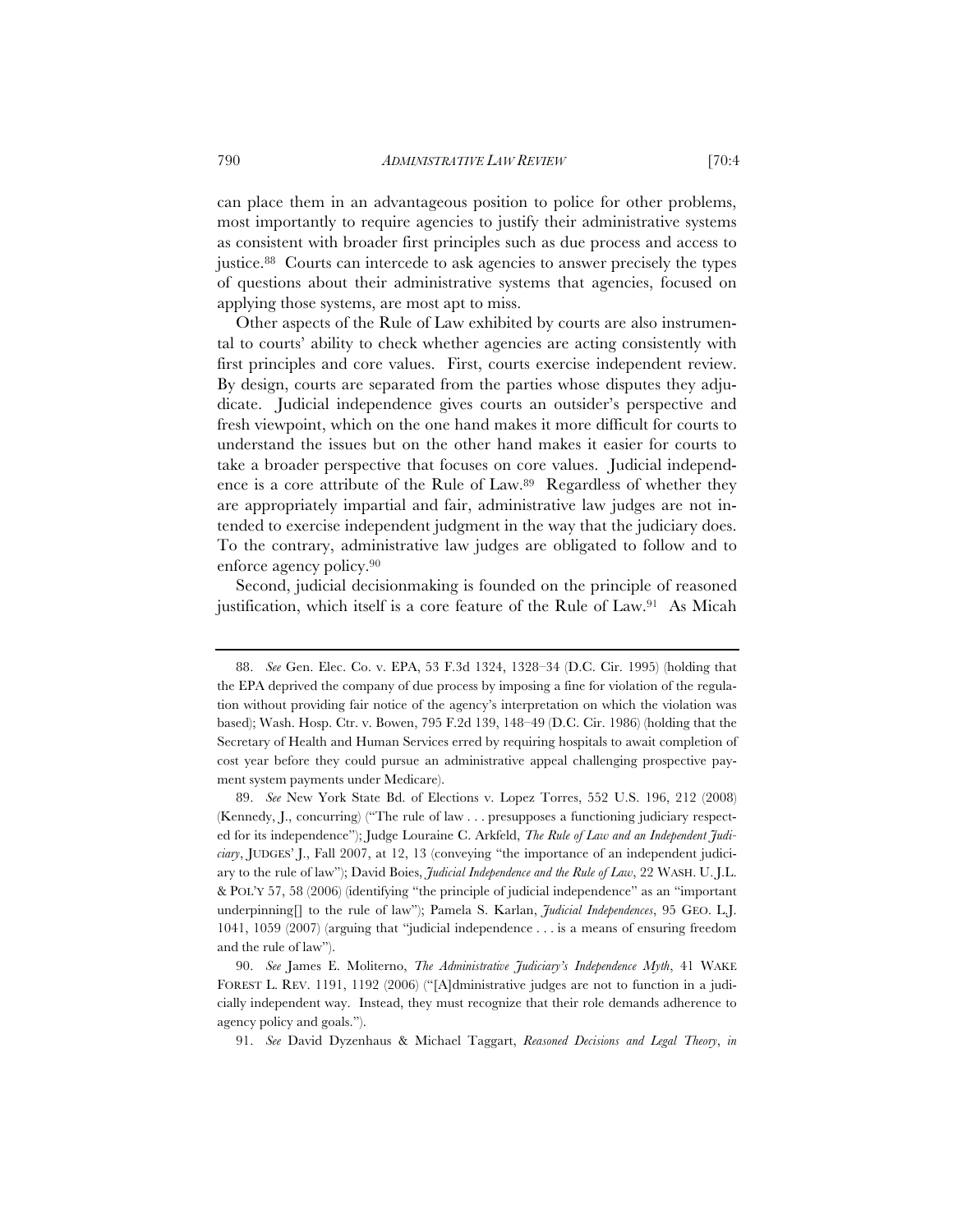Schwartzman has explained:

[J]udges are charged with the responsibility of adjudicating legal disagreements between citizens. As such, their decisions are backed with the collective and coercive force of political society, the exercise of which requires justification. It must be defended in a way that those who are subject to it can, at least in principle, understand and accept.92

Herbert Wechsler further observed, "the main constituent of the judicial process is precisely that it must be genuinely principled, resting with respect to every step that is involved in reaching judgment on analysis and reasons quite transcending the immediate result that is achieved."93 Courts, he went on to note, have a "special duty . . . to judge by neutral principles."94 And these principles must embody the fundamental values of a society.95

Courts, especially federal appellate courts, take this task seriously. Their judicial opinions frequently invoke first principles to decide cases.96 Consistency with first principles is a key justification courts use in their reasoning.97 As one ascends the judicial hierarchy, reliance on first principles becomes more important,98 and courts are freer to depart from precedent.99

92. Micah Schwartzman, *Judicial Sincerity*, 94 VA. L. REV. 987, 990 (2008).

93. Herbert Wechsler, *Toward Neutral Principles of Constitutional Law*, 73 HARV. L. REV. 1, 15 (1959).

95. *Id.* at 19.

96. *See, e.g.*, Boumediene v. Bush, 553 U.S. 723, 797 (2008) (invoking "fidelity to freedom's first principles"); United States v. Lopez, 514 U.S. 549, 552 (1995) (asserting that in determining the scope of congressional regulatory power under the Commerce Clause "[w]e start with first principles"); Widmar v. Vincent, 454 U.S. 263, 288 (1981) (White, J., dissenting) ("In my view, therefore, resolution of this case is best achieved by returning to first principles."); State Tax Comm'n of Utah v. Aldrich, 316 U.S. 174, 182 (1942) (Frankfurter, J., concurring) ("A case of this kind recalls us to first principles.").

97. Gordon v. Holder, 721 F.3d 638, 648 (D.C. Cir. 2013) ("Finding no conclusive precedent, we turn to first principles and there find support for Gordon's argument that due process requires minimum contacts with the state or local government that defines the tax."); United States v. Whitten, 610 F.3d 168, 198 (2d Cir. 2010) ("We start with first principles"); United States v. Kay, 513 F.3d 461, 465–66 (5th Cir. 2008) ("To be clear, we return to first principles.").

98. *See* Charles Fried, *The Supreme Court, 1994 Term—Foreword: Revolutions?*, 109 HARV. L.

COMMON LAW THEORY 134, 136 (Douglas E. Edlin ed., 2007) (noting that, "for [Jeremy] Bentham it is a requirement of the rule of law that judges be under a duty to give reasons"); Chad M. Oldfather, *Writing, Cognition, and the Nature of the Judicial Function*, 96 GEO. L.J. 1283, 1285 (2008) (stating that "longstanding conceptions of the judicial role, in which reasoned analysis stands as the core feature of legitimate judging") (citing Lon L. Fuller, *The Forms and Limits of Adjudication*, 92 HARV. L. REV. 353, 366–67 (1978)); Stack, *supra* note 50, at 1989, 1992–93 (positing justification as one of "five elements or dimensions of the rule of law").

<sup>94.</sup> *Id.* at 16.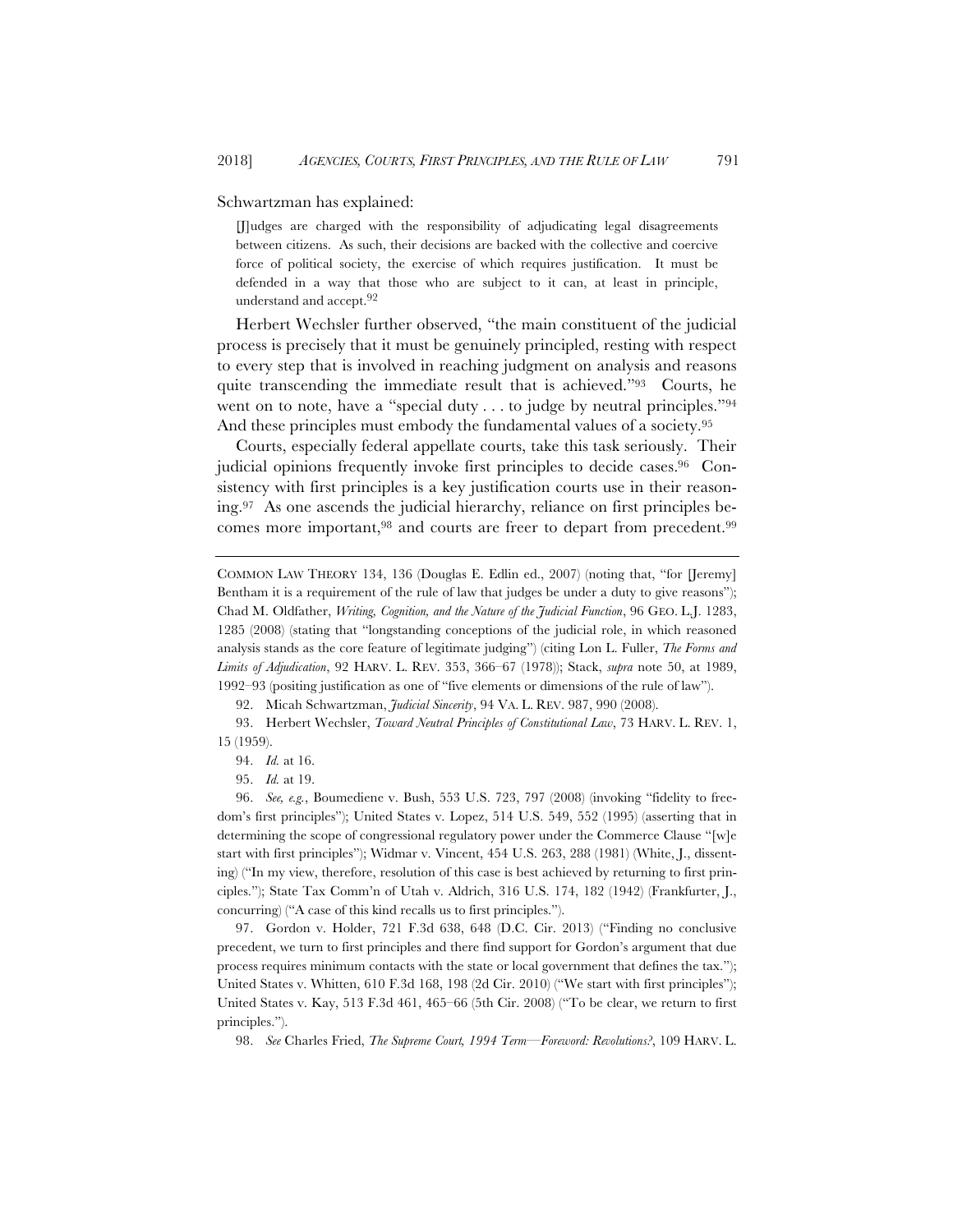Supreme Court decisions are replete with references to first principles such as freedom,100 due process,101 federalism,102 liberty,103 private property rights,104 and privacy.105

To explore these ideas in greater depth and in the specific context of judicial review of agency adjudicatory decisions, we will now examine four contemporary examples of cases in which the Supreme Court has ruled against an administrative agency based in part on first principles or core values.

101. *See* Oregon v. Elstad, 470 U.S. 298, 318 (1985) (holding "that a suspect who has once responded to unwarned yet uncoercive questioning is not thereby disabled from waiving his rights and confessing after he has been given the requisite Miranda warnings," but averring that the holding does not endorse coercive confessions that deprive a suspect of due process).

102. *See* Medtronic, Inc. v. Lohr, 518 U.S. 470, 485 (1996) (reasoning that "federalism concerns" favored narrow construction of federal preemption of state-law causes of action); Steffel v. Thompson, 415 U.S. 452, 460 (1974) (citing "principles of equity, comity, and federalism" to support the principle that "federal courts should ordinarily refrain from enjoining ongoing state criminal prosecutions").

103. *See* Planned Parenthood of Se. Pa. v. Casey, 505 U.S. 833, 844 (1992) (plurality opinion) ("Liberty finds no refuge in a jurisprudence of doubt.").

104. *See* Loretto v. Teleprompter Manhattan CATV Corp., 458 U.S. 419, 426–35 (1982) (holding that government appropriation of real property is a per se taking that requires just compensation).

105. *See* California v. Ciraolo, 476 U.S. 207, 211 (1986) ("The touchstone of Fourth Amendment analysis is whether a person has a 'constitutionally protected reasonable expectation of privacy.'") (quoting Katz v. United States, 389 U.S. 347, 360 (1967) (Harlan, J., concurring)); Roe v. Wade, 410 U.S. 113, 152–53 (1973) (finding a "right of privacy" embedded in "the Fourteenth Amendment's concept of personal liberty").

REV. 13, 16 (1995) (observing that "the pages of the United States Reports . . . ring with calls to examine, or reexamine, first principles").

<sup>99.</sup> *See, e.g.*, Richard M. Re, *Narrowing Precedent in the Supreme Court*, 114 COLUM. L. REV. 1861, 1863 (2014) (noting the Court's willingness to narrow precedent—that is, to "interpret the precedent in a way that is more limited in scope than what you think is the best available reading").

<sup>100.</sup> *See* McDonald v. City of Chicago, 561 U.S. 742, 863 (2010) (Stevens, J., dissenting) (opining that "no legal document" can "claim to be the source of our basic freedoms"); *In re* Winship, 397 U.S. 358, 379 (1970) (Black, J., dissenting) (defining the scope of protection under the Due Process Clause by reference to "basic freedoms" protected since the Magna Carta).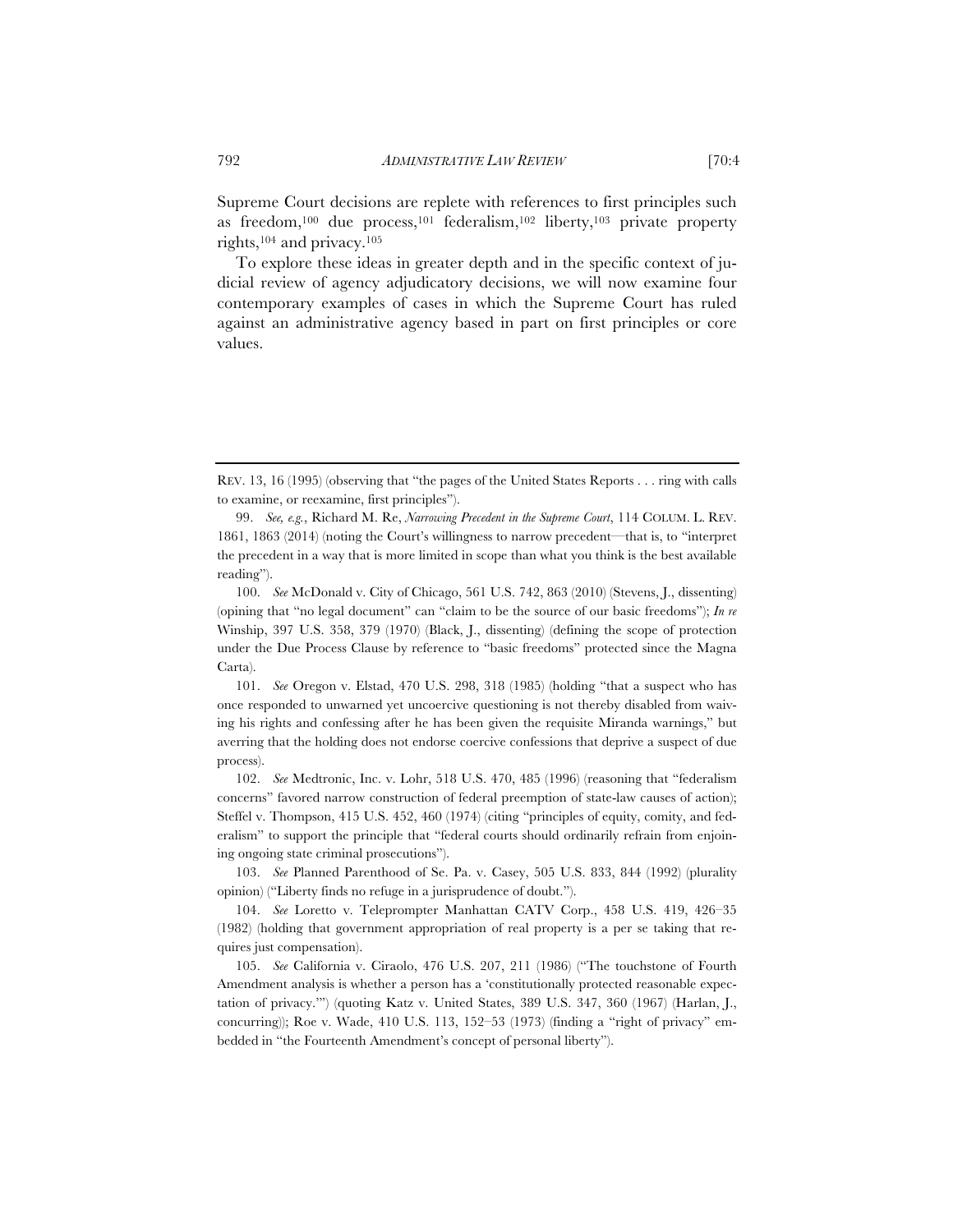# *A. Four Case Studies of Judicial Review*

*1.* Solid Waste Agency of Northern Cook County v. Army Corps of Engineers *(*SWANCC*) (2001)* 

In *Solid Waste Agency of Northern Cook County v. Army Corps of Engineers*,106 the Solid Waste Agency sought to locate a solid waste landfill on a 533-acre parcel that was the former site of a sand and gravel pit mining operation.107 Trenches excavated during the mining operation had over time transitioned to ponds.108 Because the planned landfill would require filling some of these ponds, the Solid Waste Agency inquired whether it was required to obtain a permit under § 404 of the Clean Water Act.109 Section 404 authorizes the Army Corps of Engineers to issue permits "for the discharge of dredge or fill material into the navigable waters."110 The Clean Water Act defines "navigable waters" as "the waters of the United States, including the territorial seas."111 At the time, the Corps of Engineers defined "waters of the United States" to include, inter alia, waters used as habitat by migratory birds that cross state lines.<sup>112</sup>

The Corps initially determined that the ponds on the proposed landfill site were not "waters of the United States" covered by the Clean Water Act, but then changed its position when the Illinois Nature Preserve Commission pointed out the presence of migratory bird species on the property.113 Based on this new information, the Corps concluded that the ponds were "waters of the United States."114 The Solid Waste Agency applied to the Corps for a  $\S 404$  permit.<sup>115</sup> The Corps rejected the Solid Waste Agency's permit request due to the environmental impacts of the landfill, including risks to drinking water supply and harm to sensitive species.116

The Solid Waste Agency sued, arguing that the ponds did not fall within the definition of "waters of the United States" covered by the Clean Water Act and therefore did not require a permit, because the ponds were isolated

111. *Id.* § 1362(7).

116. *Id.*

<sup>106. 531</sup> U.S. 159 (2001).

<sup>107.</sup> *Id.* at 163.

<sup>108.</sup> *Id.*

<sup>109.</sup> *Id.*

<sup>110. 33</sup> U.S.C. § 1344(a) (2000).

<sup>112. 531</sup> U.S. at 164 (quoting 51 Fed. Reg. 41,217 (1986)).

<sup>113.</sup> *Id.*

<sup>114.</sup> *Id.*

<sup>115.</sup> *Id.* at 165.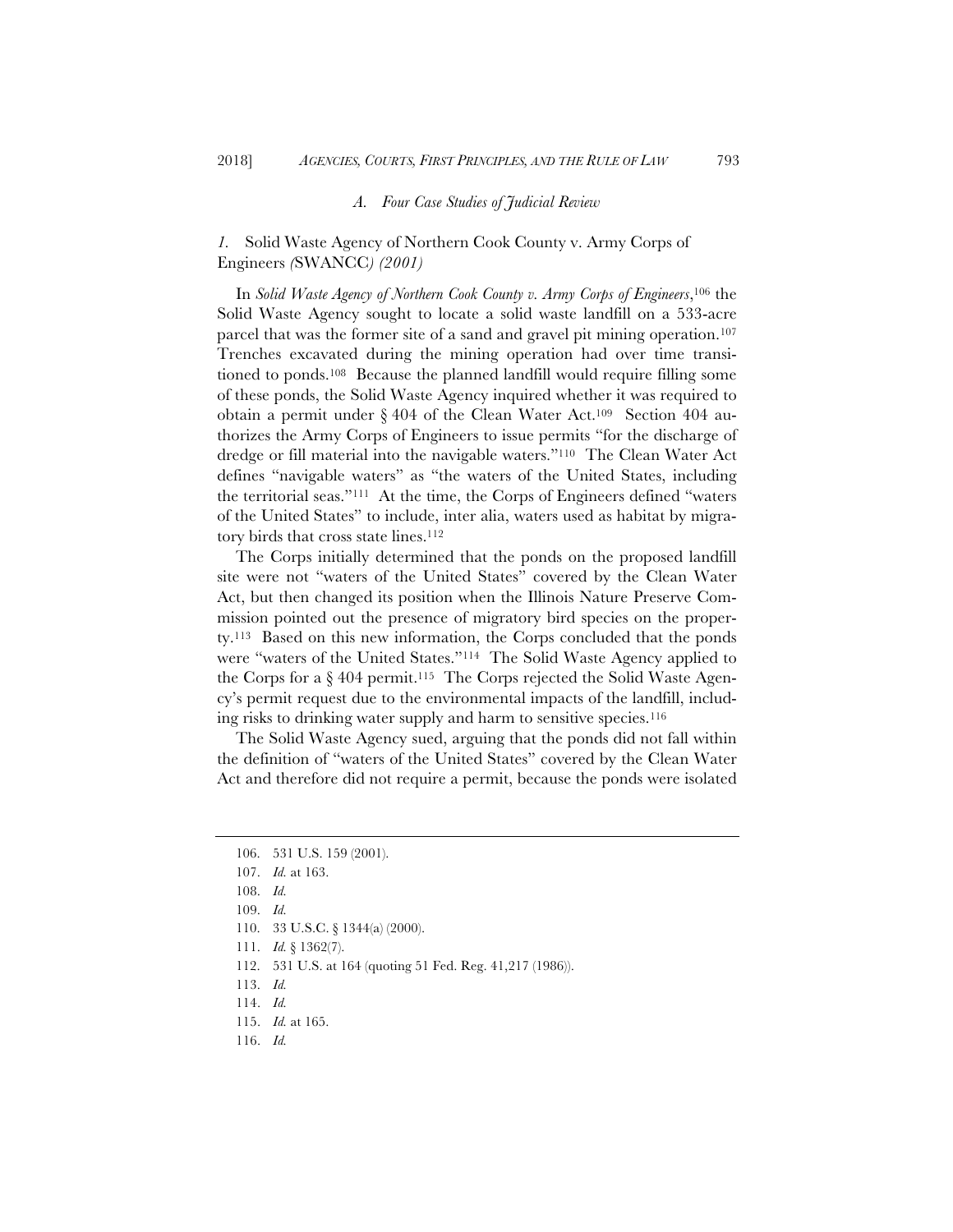from any navigable waters.117 In response, the Corps of Engineers highlighted the importance of addressing water pollution in all waters whose degradation or destruction could affect interstate commerce, even where those waters are not navigable in fact and have no surface connection to waters that are navigable in fact.<sup>118</sup>

The Supreme Court sided with the Solid Waste Agency.119 The Court held that intrastate, isolated ponds such as those on the landfill site are not "waters of the United States" subject to Clean Water Act regulation.120 In reaching this conclusion, the Court relied in part on the concern that the Corps' interpretation of the Clean Water Act would encroach upon traditional state power.121

# *2.* Rapanos v. United States *(2006)*

*Rapanos v. United States*122 was the sequel to *SWANCC*, again examining the reach of the Clean Water Act. John Rapanos was a real estate developer who, with others, owned three parcels of land near Midland, Michigan, each of which contained wetlands with surface hydrologic connections to non-navigable tributaries of traditional navigable waters.123 In defiance of warnings from state environmental authorities and the EPA, Rapanos directed his contractors to conduct extensive land clearing, earth moving, and construction on the wetlands.124

The United States filed a civil enforcement action in federal court for filling "waters of the United States" without a permit in violation of § 301 of the Clean Water Act.125 Rapanos argued that the wetlands he filled did not fall within the definition of "waters of the United States" covered by the Clean Water Act and therefore did not require a permit, because the wet-

125. 33 U.S.C. § 1311 (1988); *see Rapanos*, 547 U.S. at 729.

<sup>117.</sup> *Id.* at 165–66.

<sup>118.</sup> Brief for the Federal Respondents at 13–18, 21–28, *SWANCC*, 531 U.S. 159 (No. 99-1178).

<sup>119. 531</sup> U.S. at 174. Justice Stevens, joined by Justice Souter, Justice Ginsburg, and Justice Breyer, dissented. *Id.*

<sup>120.</sup> *Id.* at 172.

<sup>121.</sup> *See id.* at 173 (noting the Court's concern with statutory interpretations that "alter[] the federal-state framework by permitting federal encroachment upon a traditional state power"). The Court also relied on the inclusion of the word "navigable" in the Act, while conceding that its own precedent interpreted "waters of the United States" to include non-navigable wetlands. *Id.* at 172.

<sup>122. 547</sup> U.S. 715 (2006).

<sup>123.</sup> Brief for the United States at 9–10, *Rapanos*, 547 U.S. 715 (No. 04-1034).

<sup>124.</sup> *Id.* at 10–12.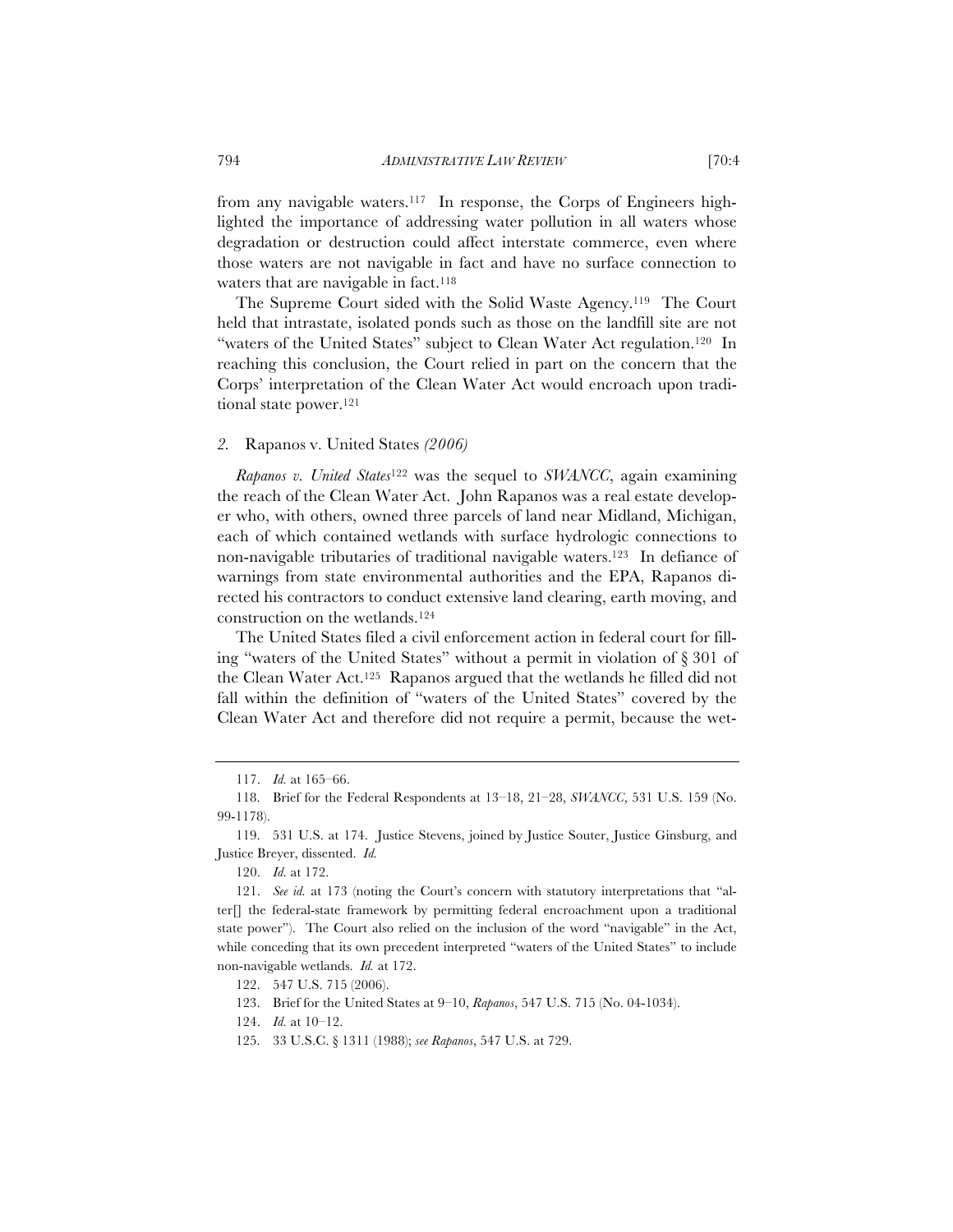lands were not traditional navigable waters.126 In response, the government argued, consistent with EPA and Corps of Engineers regulations, that "waters of the United States" includes wetlands adjacent to tributaries of traditional navigable waters.<sup>127</sup> In defense of this interpretation, the government highlighted the importance of protecting water quality by preventing upstream discharges.128

In a fractured decision, a plurality of the Supreme Court held that wetlands are not "waters of the United States" subject to Clean Water Act regulation unless they have a continuous surface connection to a waterbody with a relatively permanent flow.<sup>129</sup> In reaching this conclusion, the plurality reiterated and expanded upon its concern stated in *SWANCC* that the Corps' interpretation of the Clean Water Act constituted an "immense expansion of federal regulation of land use."130 The plurality also noted the costs to landowners of obtaining a Clean Water Act permit.131

<sup>126.</sup> *Rapanos*, 547 U.S. at 730.

<sup>127.</sup> Brief for the United States at 15, *Rapanos*, 547 U.S. 715 (No. 04-1034).

<sup>128.</sup> *See, e.g.*, *id.* (arguing that the Clean Water Act should be interpreted to cover tributaries of traditional navigable waters because "pollution of the tributary has the potential to degrade the quality of the traditional navigable waters downstream").

<sup>129.</sup> *Rapanos*, 547 U.S. at 757.

<sup>130.</sup> *Id.* at 722; *see also id.* at 738 (opining that "the Corps' interpretation stretches the outer limits of Congress's commerce power and raises difficult questions about the ultimate scope of that power").

<sup>131.</sup> *Id.* at 721. Justice Scalia's plurality opinion garnered the support of only three other Justices. *Id.* at 718. Justice Kennedy concurred in the judgment, but proposed a test that is significantly broader than the plurality's test. *Id.* at 759–87. Justice Kennedy's test requires a showing of a "significant nexus" between wetlands and navigable waters. *Id.* at 779. According to Justice Kennedy, "wetlands possess the requisite nexus, and thus come within the statutory phrase 'navigable waters,' if the wetlands, either alone or in combination with similarly situated lands in the region, significantly affect the chemical, physical, and biological integrity of other covered waters more readily understood as 'navigable.'" *Id.* at 780. Because no opinion garnered the support of a majority of the Court, there is some uncertainty about what test controls the interpretation of "waters of the United States." In his dissent, Justice Stevens suggested that, given that all four dissenting Justices would uphold Clean Water Act jurisdiction in any case that satisfies either the plurality's standard or Justice Kennedy's standard, courts should find jurisdiction under either standard. *Id.* at 810. Most circuits have followed Justice Stevens's suggestion. *See* Robin Kundis Craig, *Agencies Interpreting Courts Interpreting Statutes: The Deference Conundrum of a Divided Supreme Court*, 61 EMORY L.J. 1, 59–60 (2011).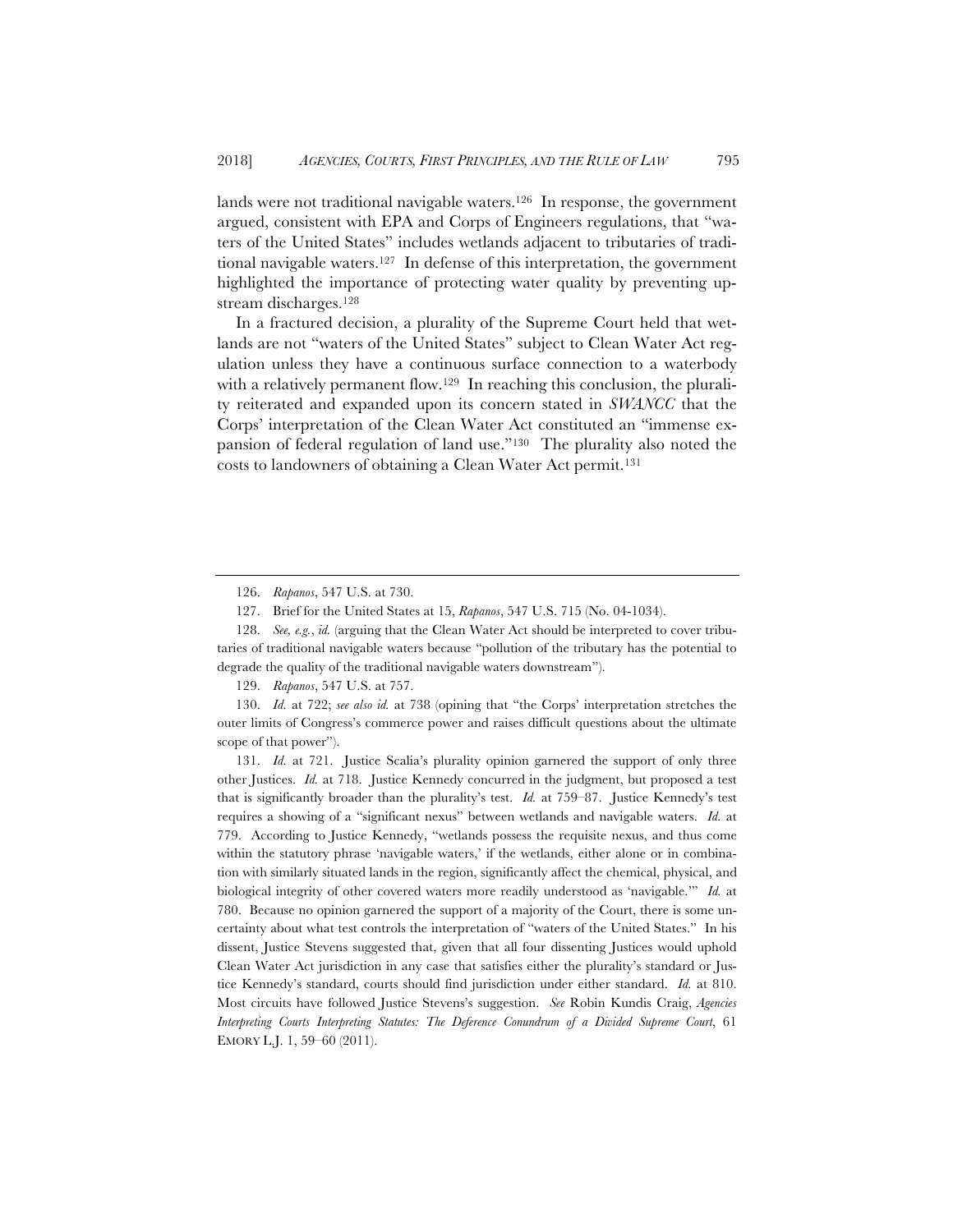# *3.* Sackett v. EPA *(2012)*

*Sackett v. EPA*,132 which like *SWANCC* and *Rapanos* arose under the Clean Water Act, posed a question regarding access to judicial review rather than the scope of the statute's regulatory jurisdiction. The Sacketts owned a residential lot near Priest Lake in Idaho, on which they planned to construct a house.133 They placed apparently significant amounts of dirt and rock on the surface of the site to prepare it for construction, without seeking a Clean Water Act permit.<sup>134</sup> The EPA concluded that the property included wetlands that were "waters of the United States" covered by the Clean Water Act and issued a compliance order requiring the Sacketts to restore their property.135 The Sacketts sued the EPA to challenge the compliance order, arguing that their property did not include "waters of the United States" subject to regulation under the Clean Water Act.<sup>136</sup>

The EPA argued that its compliance order was not subject to immediate judicial review, contending that Clean Water Act compliance orders "fall within the broad range of communications that agencies use to inform regulated parties of governing legal requirements and existing violations, to encourage voluntary compliance or remedial measures, and to initiate consultation between the agency and the regulated person."<sup>137</sup> Thus, the agency argued, allowing judicial review would thwart the agency's use of administrative orders to induce compliance with the Clean Water Act.138 Instead, judicial review should await the agency's decision whether to file a civil enforcement action in court.139

The Supreme Court unanimously disagreed, holding that the compliance order was final agency action subject to judicial review under the Administrative Procedure Act (APA).140 Important to the Court's decision was the presumption that people aggrieved by an agency decision have a right

138. *Id.* at 39–40 ("Treating compliance orders as immediately reviewable would create a significant disincentive to their use . . . .").

<sup>132. 566</sup> U.S. 120 (2012).

<sup>133.</sup> *Id.* at 124.

<sup>134.</sup> *Id.*

<sup>135.</sup> *Id.*

<sup>136.</sup> *Id.* at 125.

<sup>137.</sup> Brief for the Respondents at 10, *Sackett*, 566 U.S. 120 (No. 10-1062); *see also id.* at 13 (noting that a compliance order "may obviate the need for judicial intervention, either by inducing voluntary implementation of the measures specified therein, or by triggering a process of consultation between the agency and the alleged violator that produces a mutually acceptable alternative resolution").

<sup>139.</sup> *Id.* at 27.

<sup>140.</sup> *Sackett*, 566 U.S. at 131.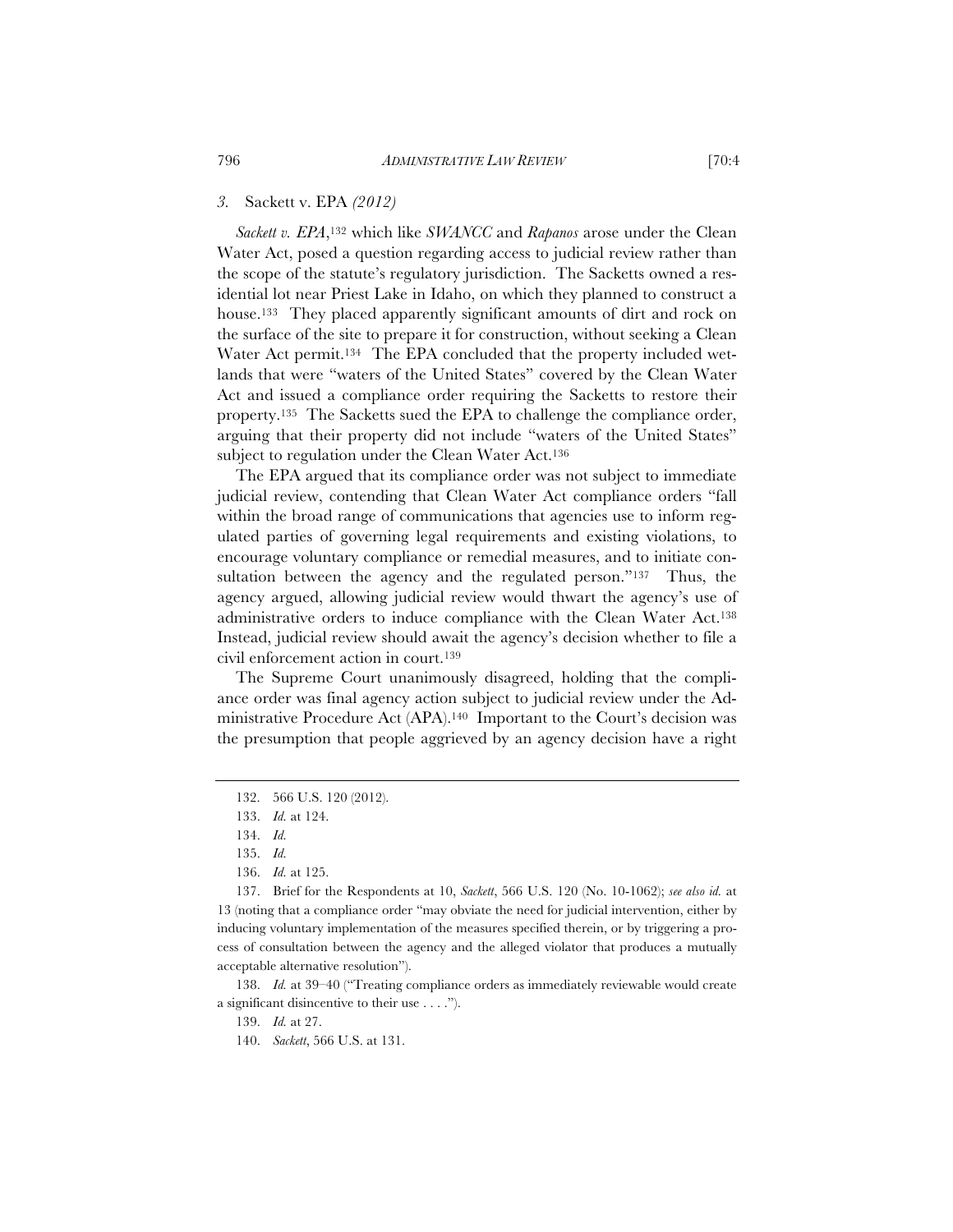to challenge that decision in a court.141 In response to the EPA's argument that allowing judicial review would threaten the agency's ability to use compliance orders, the Court recast the agency's position as an attempt "to enable the strong-arming of regulated parties into 'voluntary compliance' without the opportunity for judicial review."<sup>142</sup>

# *4.* Army Corps of Engineers v. Hawkes Co. *(2016)*

*Army Corps of Engineers v. Hawkes Co.*143 raised again a question of access to judicial review to challenge an agency decision under the Clean Water Act. Three companies owned a parcel of land in Minnesota on which they planned to mine peat, an organic material found in wetlands and bogs that can be used for soil improvement, burning for fuel, and maintaining greens on golf courses.144 The companies applied to the Corps of Engineers for a § 404 permit to conduct peat mining operations on the land.<sup>145</sup> In response, the Corps indicated that the permitting process would be expensive and time-consuming.146 As part of the permitting process, the Corps issued a jurisdictional determination finding that wetlands on the property were "waters of the United States" subject to regulation under the Clean Water Act.<sup>147</sup> The companies sued the Corps to challenge the jurisdictional determination.148

The Corps argued that its jurisdictional determination was not "final agency action" subject to judicial review under the APA, contending that judicial review should await the conclusion of the permitting process.<sup>149</sup> The Corps noted that the Clean Water Act does not require the agency to issue stand-alone jurisdictional determinations and that, if the agency did not issue stand-alone jurisdictional determinations but rather simply included jurisdictional determinations as part of the permitting process, landowners such as the Sacketts could not seek judicial review until the conclu-

<sup>141.</sup> *Id.* at 128–29.

<sup>142.</sup> *Id.* at 131; *id.* at 132 (Alito, J., concurring) ("The position taken in this case by the Federal Government—a position that the Court now squarely rejects—would have put the property rights of ordinary Americans entirely at the mercy of Environmental Protection Agency (EPA) employees.").

<sup>143. 136</sup> S. Ct. 1807 (2016).

<sup>144.</sup> *Id.* at 1812.

<sup>145.</sup> *Id.* at 1812–13.

<sup>146.</sup> *Id.*

<sup>147.</sup> *Id.*

<sup>148.</sup> *Id.*

<sup>149.</sup> *Id.* at 1813.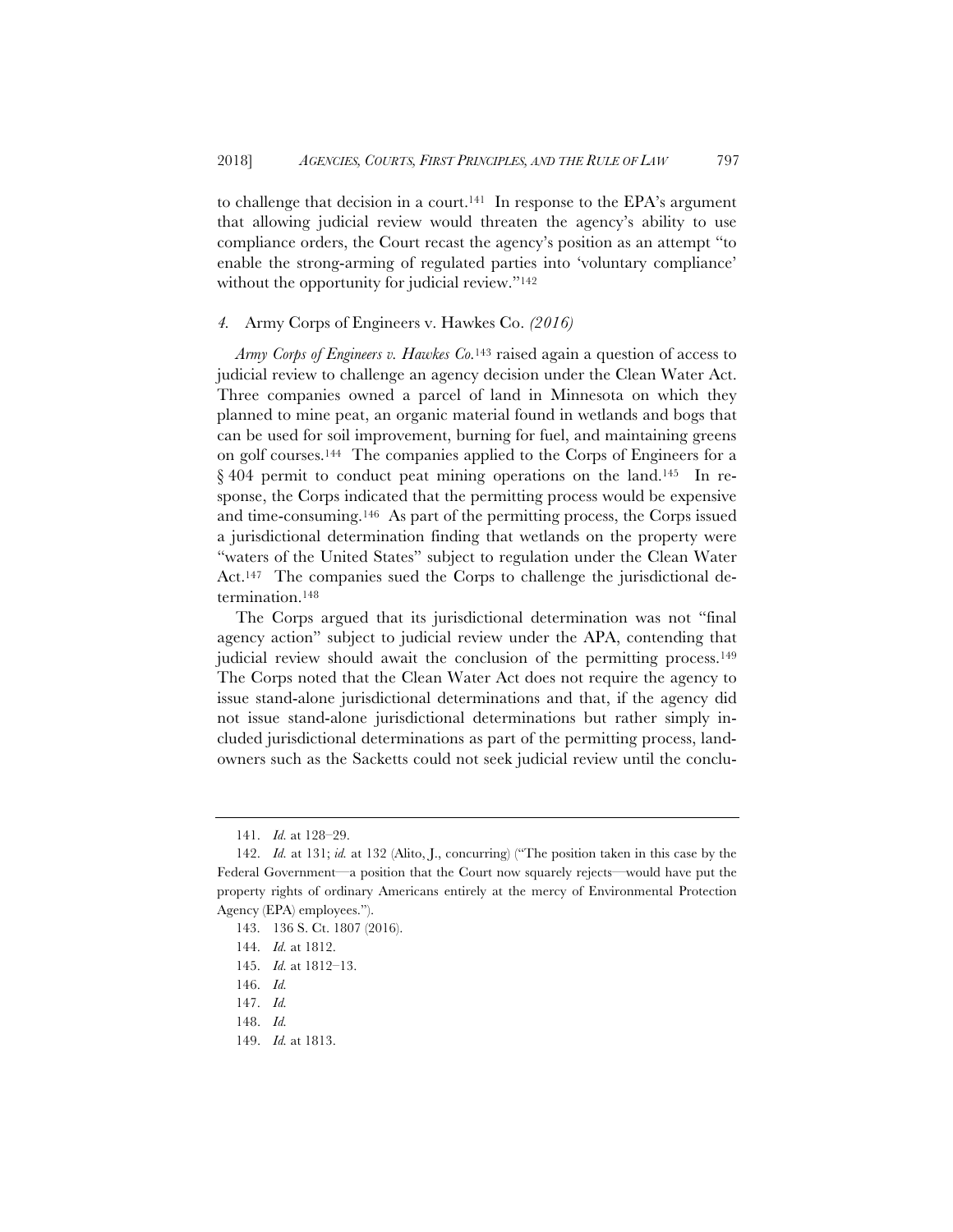sion of the permitting process.<sup>150</sup> The Corps issues stand-alone jurisdictional determinations "to assist landowners and others in evaluating their potential statutory obligations."151 To subject jurisdictional determinations to judicial review and thereby disincentivize the agency from issuing them as stand-alone decisions would merely deprive the landowners of the benefits of a stand-alone decision.152

The Supreme Court unanimously disagreed, holding that the jurisdictional determination was final agency action subject to judicial review under the APA.153 Again as in *Sackett*, the presumption in favor of judicial review factored strongly in the Court's decision.154 The Court expressed a strong concern for landowners if they were unable to challenge a jurisdictional determination, forcing them to face the risk of criminal or civil penalties or undergo an "arduous, expensive, and long" permitting process.155 The Court acknowledged what it referred to as the Corps' "count your blessings' argument" that landowners were better off with an unreviewable jurisdictional determination than without a stand-alone jurisdictional determination at all, but concluded that the argument's practicalities were "not an adequate rejoinder to the assertion of a right to judicial review under the APA."156

#### *B. Observations*

Collectively, *SWANCC*, *Rapanos*, *Sackett*, and *Hawkes* exhibit a strong common pattern—and not just because they all involve the Clean Water Act. EPA and the Corps developed an administrative system that enforced a statute (the Clean Water Act). The administrative system was composed of elements that included interpretations of regulatory jurisdiction, administrative compliance orders, and jurisdictional determinations. The agencies created their administrative enforcement system with the aim of achieving the statutory goal of redressing water pollution. The administrative system effectively accomplished the statutory objectives and led to internally consistent outcomes in which the agencies applied their substantive and procedural standards to adjudicate individual cases. Outcomes of individual cases were justified by reference to their consistency within the administrative system. None of the cases involved an argument that the agencies were act-

<sup>150.</sup> Brief for the Respondents at 21–22, *Hawkes*, 136 S. Ct. 1807 (No. 15-290).

<sup>151.</sup> *Id.* at 21.

<sup>152.</sup> *Id.* at 24.

<sup>153.</sup> *Hawkes*, 136 S. Ct. at 1816.

<sup>154.</sup> *Id.*

<sup>155.</sup> *Id.* at 1815.

<sup>156.</sup> *Id.* at 1816.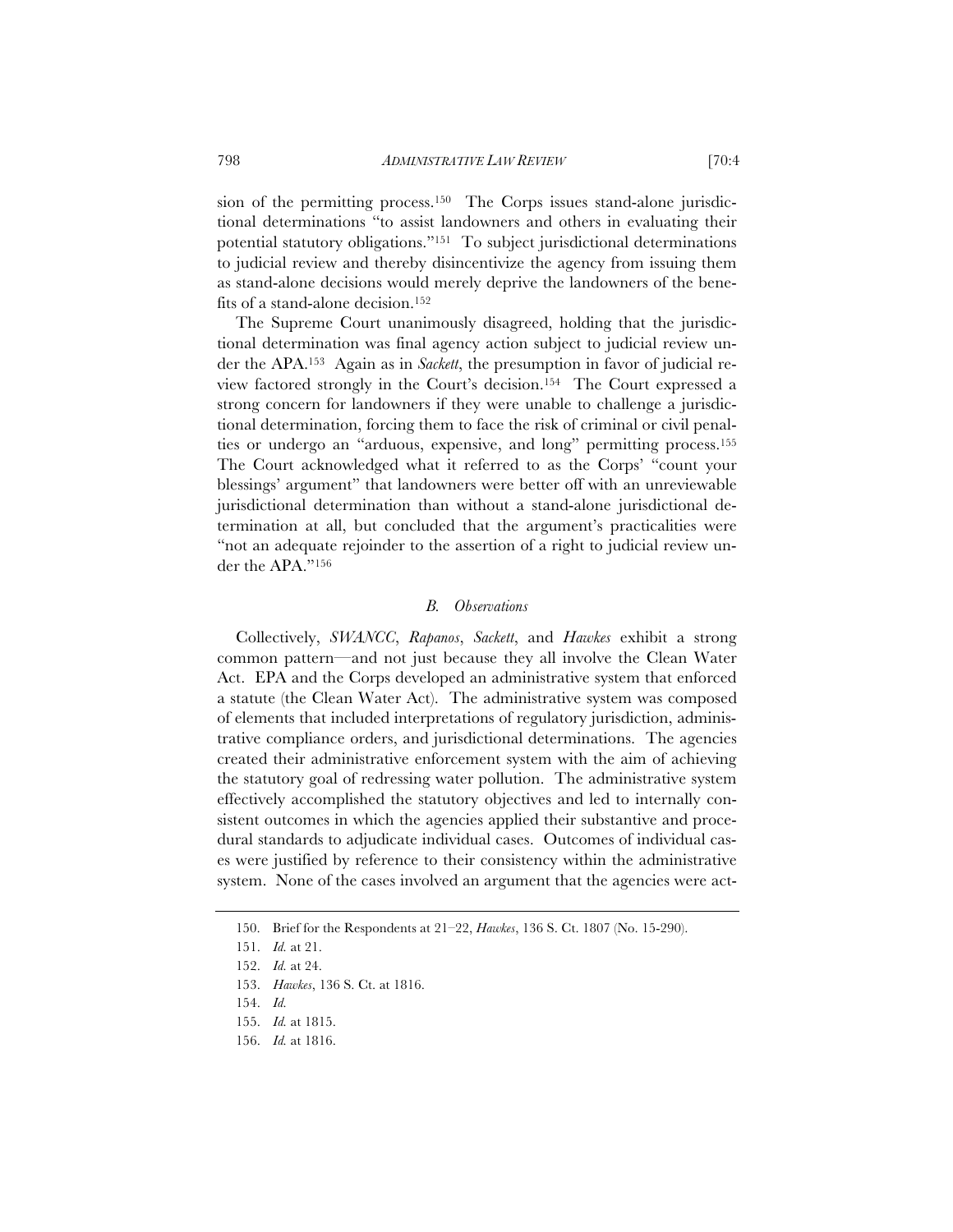ing inconsistently with their standards. Rather, the cases challenged the standards themselves.

On judicial review, the Supreme Court rejected some aspects of the agencies' administrative system based on perceived inconsistencies with broader first principles. In *SWANCC* and *Rapanos*, the relevant first principle was limited federal regulatory authority. In *Sackett* and *Hawkes*, the principle was protecting access to judicial review. All four cases implicate even broader principles that can be framed as restraining governmental power and protecting private property rights. Unlike the agencies, the Supreme Court was not focused primarily on whether the agencies' administrative enforcement system was redressing water pollution or achieving consistently adjudicated outcomes across individual cases—that is, on the system's internal consistency. Instead, the Court was focused on whether the system itself was justified in reference to fundamental principles—the system's external consistency.

In this sense, each case exemplifies the remarkable reorientation that a case undergoes as it moves through the administrative system and then up through the courts during judicial review.157 In the initial stages, the agency is focused on applying its statute, regulations, and policies to the facts of the particular case. In doing this, the agency's objective is to achieve internal consistency by treating the particular case as it has treated other similar cases. The agency is understandably not focused on whether the requirements and policies it is applying are appropriate as evaluated by reference to some external standard. Indeed, were the agency to approach each case by rethinking its entire administrative system, this would undo many of the key advantages of creating the system in the first place, including efficiency and predictability. As the case proceeds through judicial review and ascends the judicial hierarchy, the issues narrow, facts become fixed, and the evaluative perspective broadens. Courts begin to question core assumptions previously unexamined.

To defend the role of courts in enforcing first principles, as the Court did in *SWANCC*, *Rapanos*, *Sackett*, and *Hawkes*, is not to say that those cases were necessarily correctly decided. Indeed, the plurality opinion in *Rapanos* in particular stands out as especially erroneous, including among other reasons that it seems premised on misunderstandings of hydrology158 and the

<sup>157.</sup> *Cf.* Dyzenhaus & Taggart, *supra* note 91, at 148 ("As cases progress up the hierarchy of the courts, the primacy of the dispute-resolution function gives way to the lawmaking function.").

<sup>158.</sup> For example, in defending its condition that waters must be "relatively permanent" to fall within the scope of the Clean Water Act, the plurality carefully distinguished "seasonal rivers," which it conceded might qualify as "waters of the United States," from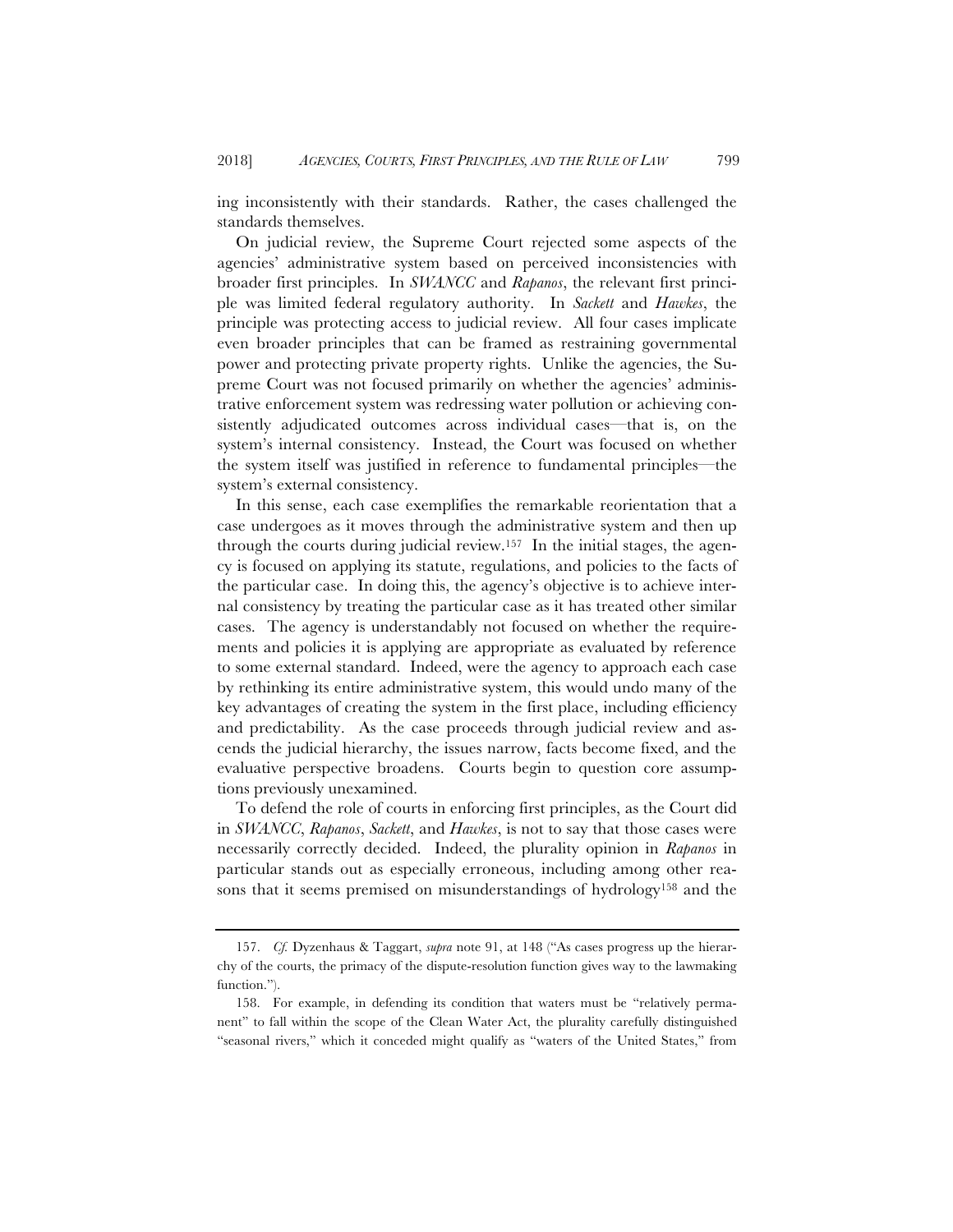science of water pollution.<sup>159</sup> In this sense, the cases also illustrate the dangers of an active judicial role in reviewing agency decisions that rely so heavily on agency expertise in a technical area of law that judges do not understand. But even acknowledging that courts may err, judicial review remains a powerful and essential mechanism to require agencies to justify how their administrative systems are consistent with first principles.

Despite the consistent outcomes across *SWANCC*, *Rapanos*, *Sackett*, and *Hawkes*—in each case, the agency lost—agencies will not inevitably lose authority when courts evaluate administrative systems through the lens of first principles. The 2010 D.C. Circuit case of *General Electric v. Jackson*,160 in which the EPA successfully defended its CERCLA enforcement regime

160. 610 F.3d 110 (D.C. Cir. 2010).

<sup>&</sup>quot;intermittent" rivers, which would not. Rapanos v. United States, 547 U.S. 715, 732 n.5 (2006). It, moreover, equated "intermittent" rivers with "ephemeral" rivers. *Id.* at 726–27 (noting cases involving "*intermittent*" waters as examples of cases in which the Corps made "sweeping assertions of jurisdiction over *ephemeral* channels and drains") (emphases added). Hydrologically, however, seasonal and intermittent rivers mean the same thing, and both differ significantly from ephemeral rivers. An "[i]ntermittent or seasonal" stream is "[o]ne that flows only at certain times of the year when it receives water from springs or from some surface source such as melting snow in mountainous areas." 1 W. B. LANGBEIN & KATHLEEN T. ISERI, MANUAL OF HYDROLOGY 18 (U.S. Geological Survey, 1960). An "[e]phemeral" stream, by contrast, is "[o]ne that flows only in direct response to precipitation, and whose channel is at all times above the water table. *Id.* Thus, although the plurality was clear in its intent to include perennial waters—that is, waters "which flow[] continuously," *id.*—and to exclude ephemeral waters, its treatment of waters in between these two extremes is internally contradictory.

<sup>159.</sup> The *Rapanos* plurality contended that the Army Corps of Engineers and the EPA had defined "waters of the United States" to extend federal jurisdiction beyond what legitimately could be called water pollution. *See* 547 U.S. at 722. The plurality reasoned that depositing fill material in areas excluded from the plurality's definition generally would not pollute rivers, streams, and lakes because fill material "does not normally wash downstream." *See id.* at 744. The plurality's assertion rested solely on statements made in three amicus briefs. *Id.* at 744 n.11. Those amici primarily relied on a single package of training materials, posted on a private corporation's website, and contained no indication of the extent to which the scientific community had tested or accepted the assertion. *See* Brief for Foundation for Environmental and Economic Progress et al. as Amici Curiae in Support of Petitioners at 29 n.53, *Rapanos*, 547 U.S. 715 (Nos. 04-1034 & 04-1384), 2005 WL 3322931, at \*29; Brief of Pulte Homes, Inc. et al. as Amici Curiae in Support of Petitioners at 20, *Rapanos*, 547 U.S. 715 (Nos. 04-1034 & 04-1384), 2005 WL 3308790, at \*20. The fact that these amicus briefs primarily relied on one unpublished document raises suspicion that the assertion is not generally accepted in the scientific community. *See generally* Todd S. Aagaard, *Factual Premises of Statutory Interpretation in Agency Review Cases*, 77 GEO. WASH. L. REV. 366, 368–69 (2009).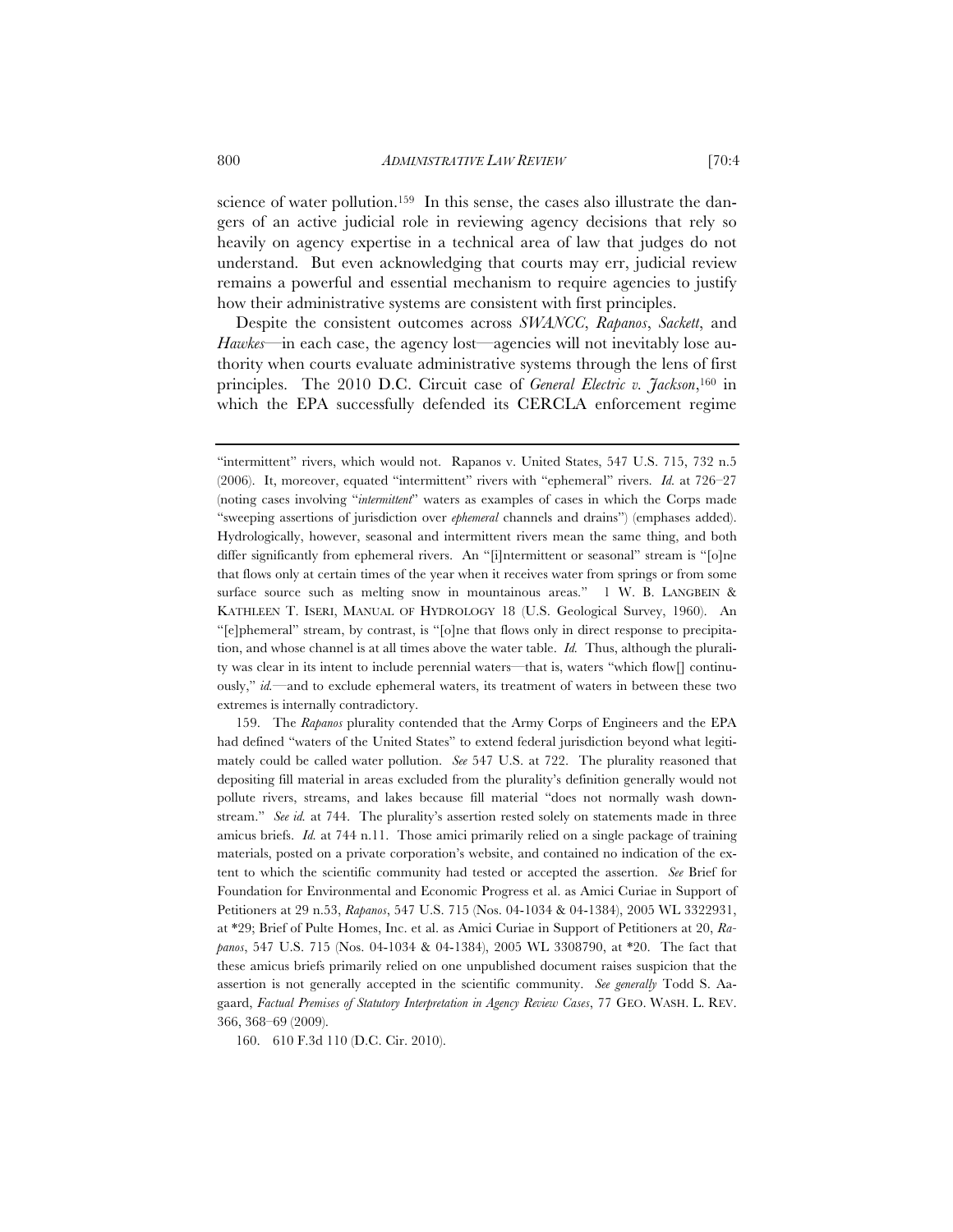against a due process challenge, provides an apt example of what a positive experience with first principles can look like for the agency. In the case, General Electric challenged the EPA's use of unilateral administrative orders requiring a potentially responsible party to undertake a cleanup of a contaminated site, pursuant to CERCLA  $\S$  106.<sup>161</sup> A potentially responsible party who has received a unilateral administrative order must either comply with the order or refuse to comply, risking fines of \$37,500 per day if a court subsequently finds that the noncompliance lacked a good-faith basis.162 General Electric argued that this scheme deprived potentially responsible parties of their right to due process because the specter of a heavy fine essentially forced them to comply even with invalid orders.163 The D.C. Circuit rejected General Electric's challenge, holding that the statute adequately protected potentially responsible parties by imposing fines only for willful violations of orders without sufficient cause.<sup>164</sup>

Similarly, the Supreme Court's decision in *Massachusetts v. EPA*165 also shows that judicial review based in first principles can support, rather than limit, agency regulatory authority. In *Massachusetts v. EPA*, the Court held that the EPA had failed to justify its decision under the Clean Air Act not to regulate greenhouse gas emissions from the tailpipes of new automobiles.166 Although the agency putatively lost the case, the ultimate effect of the Supreme Court's ruling is to support broader regulatory authority. As Jody Freeman and Adrian Vermeule have written, the case can be understood as an affirmation of the principle of agency expertise and a rejection of politicization of agency decisionmaking.167 In that sense, *Massachusetts v. EPA* exemplifies, albeit in an unusual posture, judicial review based on first principles that supports agency regulatory authority.

Part III described administrative adjudication as fundamentally replicative, in that it focuses on replicating the administrative enforcement system through internally consistent outcomes. Judicial adjudication, as opposed to administrative adjudication, is thus fundamentally creative in nature. At least at the appellate court level—for the EPA, the circuit courts of appeals

<sup>161.</sup> *Id.* at 114 (citing 42 U.S.C. § 9606 (2012)).

<sup>162.</sup> *Id.* at 115 (citing 42 U.S.C. § 9606 and 73 Fed. Reg. 75,340, 75,340–46 (Dec. 11, 2006)).

<sup>163.</sup> *Id.* at 118.

<sup>164.</sup> *Id.*

<sup>165. 549</sup> U.S. 497 (2007).

<sup>166.</sup> *Id.* at 528–35.

<sup>167.</sup> *See* Jody Freeman & Adrian Vermeule, Massachusetts v EPA*: From Politics to Expertise*, 2007 SUP. CT. REV. 51, 52 (2007) (arguing that the case is "best understood" as an example of the Justices' willingness "to override executive positions that they found untrustworthy, in the sense that executive expertise had been subordinated to politics").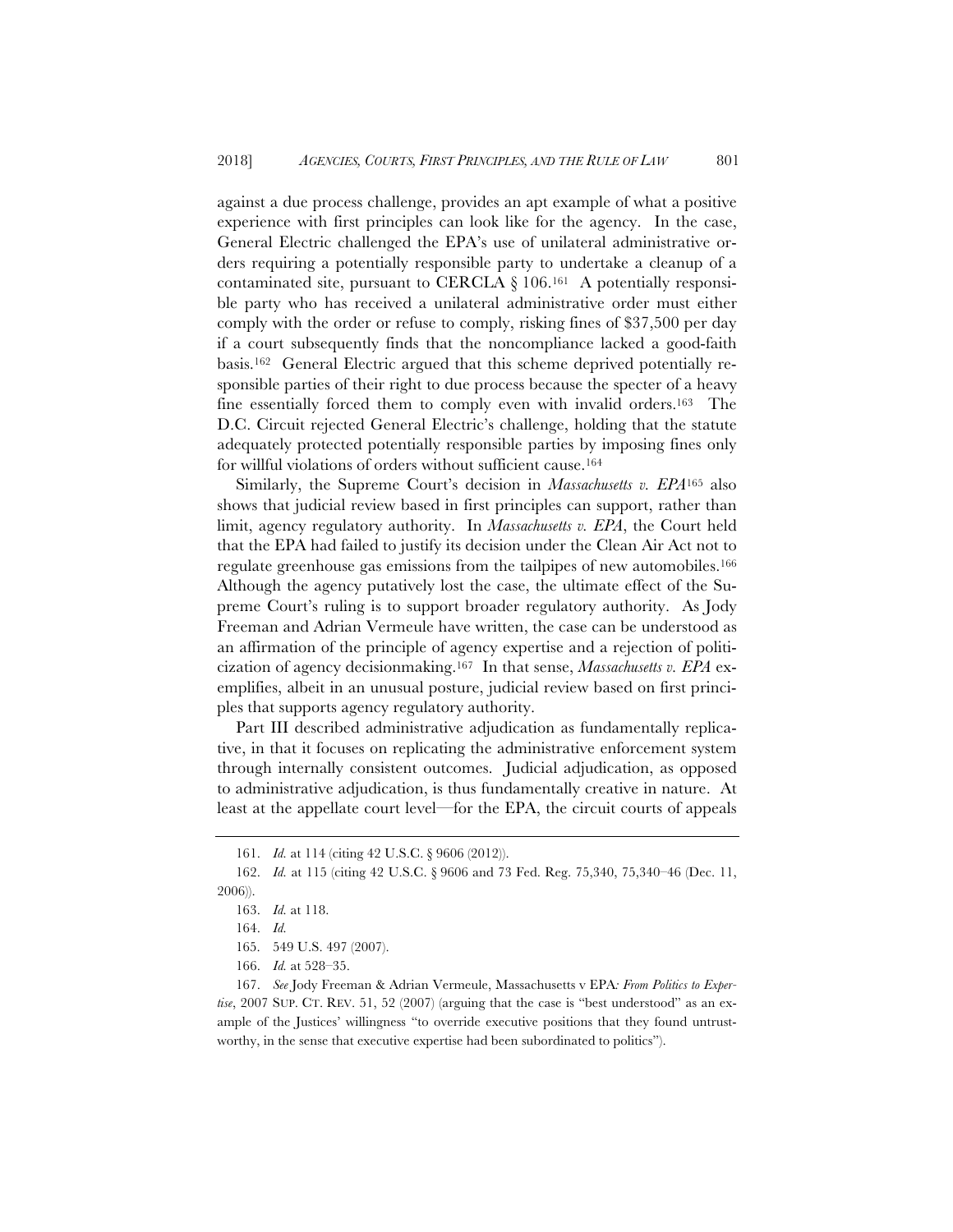and Supreme Court—courts do not merely ensure that similar cases are being decided similarly or that adequate evidence supports the decision. Rather, courts, if they are to play their role in ensuring that agencies' decisions are justified, fundamentally deconstruct and then reconstruct the agency's process to make sure that the agency is abiding by first principles. In this context, the court's inexperience and ignorance, which limit its ability to find and correct errors, turn out to be important advantages that strengthen the process of justification the agency must undertake. Agencies need to be tested, and courts focused on first principles are well placed to do the testing. The same traits that allow agencies to make predictable, consistent, and efficient decisions also render them susceptible to "rigidity and displacement of objectives by bureaucratic routine."168

Courts overstep their bounds and undermine agencies; however, when they fail to defer to the agency's expertise in understanding the context in which the agency is operating. It is one thing for the Supreme Court to be concerned that the EPA and the Corps are acting without sufficient regard for private property rights, and to force the agencies to justify their enforcement programs. It is quite another for the Court to assert that it can restrict the agencies' regulatory jurisdiction without impairing the effectiveness of the agencies' ability to protect water quality—essentially, to avoid the hard questions by disregarding the agencies' expertise. That is judicial hubris, which is no improvement over blindered thinking at the agency.

# V. SYNTHESIS

Agencies and courts each have crucial roles to play in implementing the Rule of Law. Agencies are expert specialists, which agencies use to create administrative systems that decide matters accurately and consistently. Courts are generalists, which courts use to scrutinize administrative systems to ensure they adhere to first principles that reflect the core values of our legal system. Given the respective advantages—but also the inherent tension—between specialist agencies and generalist courts, the legal system must appropriately balance the authorities and roles of the two institutions.169

One way to balance agencies and courts is to equalize but differentiate their roles, consistent with the checks-and-balances framework that is a pil-

<sup>168.</sup> Jaffe, *supra* note 26, at 1188.

<sup>169.</sup> Michel Rosenfeld has somewhat similarly argued that "at least in the context of constitutional democracy, the rule of law appears to rest on a paradox" in that the Rule of Law requires an "institutional framework" by which government exercises authority against citizens to enforce the law but also requires "protection of fundamental constitutional rights" that protects citizens against the state. Rosenfeld, *supra* note 30, at 1309.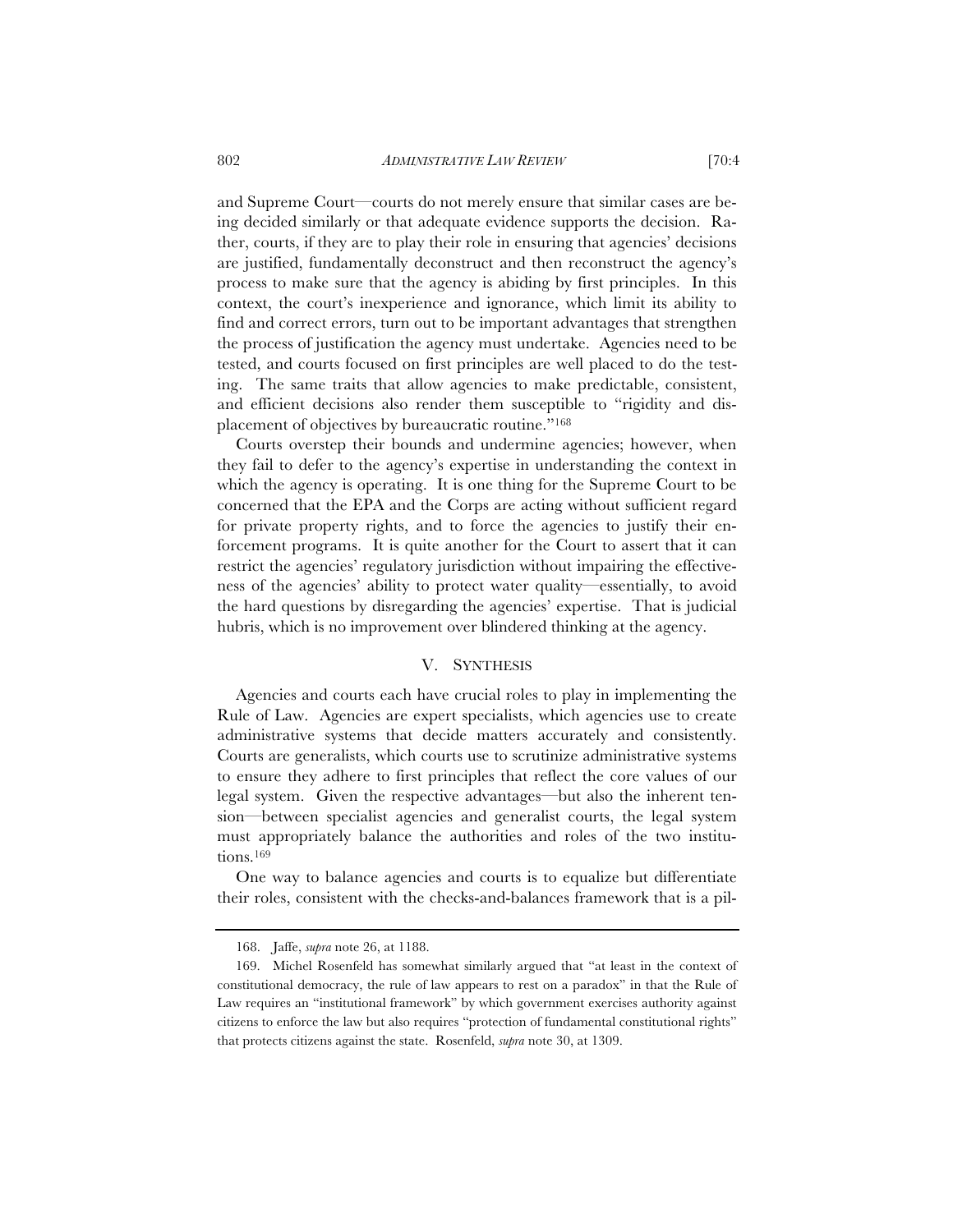lar of our constitutional system. Checks and balances reflect an understanding that the same traits that give agencies and courts their advantages can also lead to errors in judgment. Agencies' focus on the internal effectiveness of their systems can lead them to overlook discrepancies with broader principles, which is why the role of courts in judicial review of agency decisions is so important. Similarly, courts' focus on core principles instead of specialization impairs their capacity to understand the practicalities or technicalities of an area of law, which is why deference to agencies is so important. The checks-and-balances approach thus places a heavy burden on the judgment of courts to exercise rigorous oversight while maintaining deference—and to understand that they can do both. Agencies, in turn, must be ready to explain themselves to courts, recognizing that deference can constrain and focus courts' oversight but does not absolve agencies from having to justify their systems' consistency with first principles to the court.

Another way to balance the administrative and judicial roles is to hybridize the roles of agencies and courts—that is, for agencies to think more like courts and for courts to think more like agencies. Such an approach admittedly runs contrary to the inherent and in many ways beneficial orientations of agencies and courts, which have been discussed throughout this Article. But agencies surely can, and do to some extent, pay more attention to first principles such as due process without sacrificing the advantages of expert specialization. For example, agencies exercise enormous prosecutorial discretion in deciding what violations to pursue and what penalties to seek. In exercising this discretion, agencies can consider factors such as first principles. And courts surely can, and do to some extent, show contextual flexibility and a focus on practical consequences in the application of general principles without sacrificing the advantages of an outsider's perspective.

The effectiveness of an agency's efforts to integrate first principles likely depends on the depth of the integration. Agencies that consider first principles only in litigating defenses to their decisions or in exercising their prosecutorial discretion are engaging in half measures that relegate what should be core values to mere interstitial spaces in agency decisionmaking—better than nothing, but falling far short of full effectuation. Agencies looking to incorporate first principles into their administrative systems should instead look to embed the principles in agency rules, policies, and procedures alongside more program-specific policy objectives. The shortcomings identified by the Court in *Sackett* and *Hawkes* stemmed not from agency decisions about which enforcement cases to pursue, but rather from creating programs that withheld opportunities for citizens to contest the ba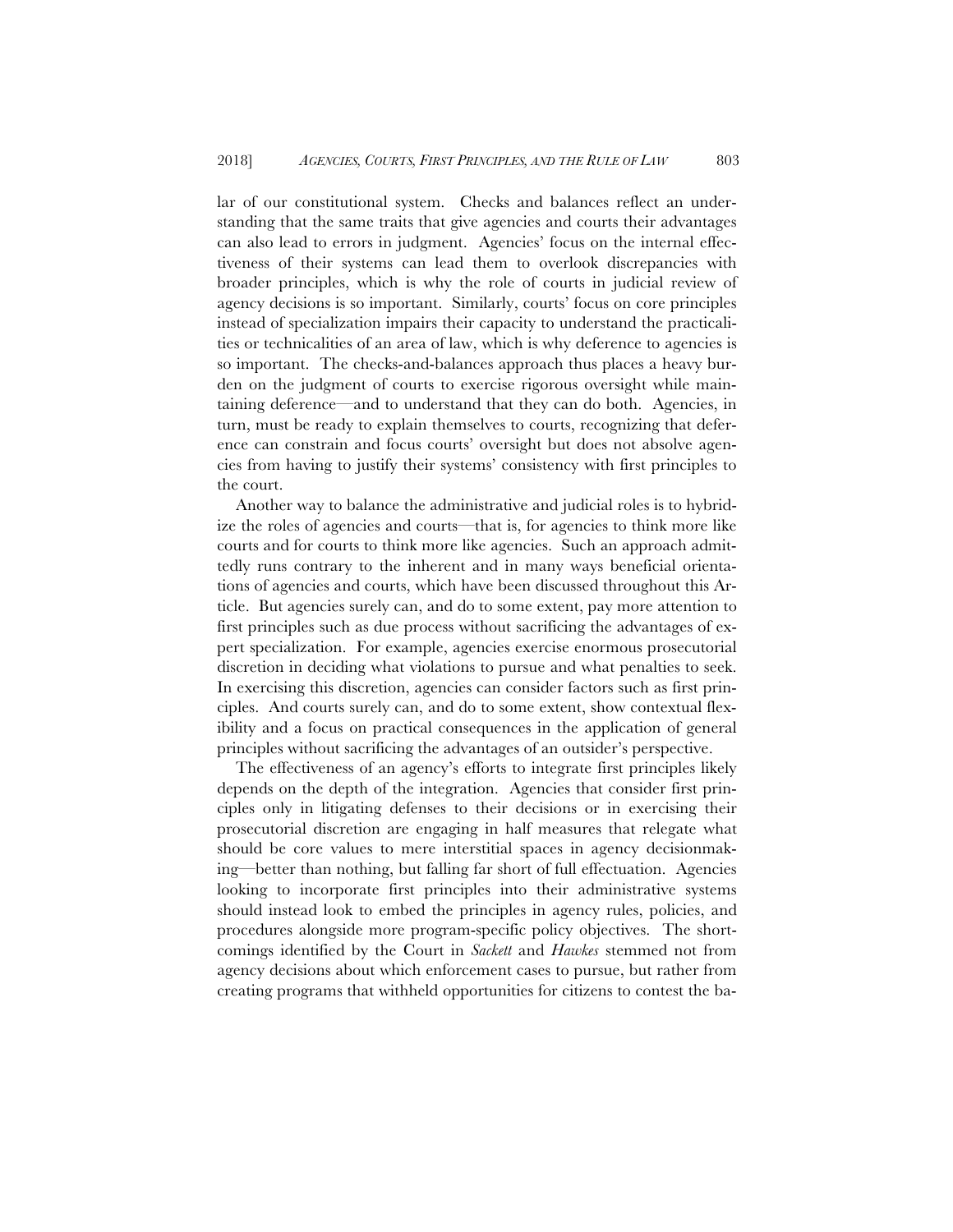ses for the government's actions.170

With either a checks-and-balances approach or a hybridization approach, agencies and courts must be respectful toward each other and on constant guard against hubris and overreach. Properly understood, the relationship between agencies and courts is not hierarchical. Rather, agencies and courts should be engaged in a constructive and mutually respectful dialogue that leverages each institution's advantages.171 Even when agency decisions are subjected to judicial review, courts should be deferential to the agency's practical understanding of the context in which it operates and to the necessities of administering a bureaucratic system.

#### **CONCLUSION**

Agencies in their role as expert administrators enjoy great advantages over other government institutions. But agencies, even as they focus on their specialized areas in order to exercise their expertise, also face challenges not to lose sight of broader principles and core values. Judicial review of agency action is thus vital to the integrity of the administrative system, not so much to correct errors, but to check whether the administrative

171. *See* Mark Seidenfeld, *A Civic Republican Justification for the Bureaucratic State*, 105 HARV. L. REV. 1511, 1550 (1992) (advocating judicial review of agency action that "would become a meaningful dialogue between court and agency in which the court stands in for the knowledgeable citizen that the agency must persuade to accept the regulatory policy").

<sup>170.</sup> Of course, any principle can be taken too far or misused. For example, EPA Administrator Scott Pruitt has been accused, for example, of undermining science and integrity with policies promulgated under the banner of first principles. *Compare* Strengthening Transparency in Regulatory Science, 83 Fed. Reg. 18,768 (proposed Apr. 30, 2018) (proposing, on the ground of transparency, a rule that would limit the EPA to using publicly available data as the basis for regulation), *with* Jeff Tollefson, *EPA Science Advisors Question "Secret Science" Rule on Data Transparency*, SCI. AM. (June 1, 2018), https://www.scientificamerican. com/article/epa-science-advisors-question-secret-science-rule-on-data-transparency/ ("Scientists and environmentalists have decried the EPA's proposal, noting that many important epidemiological studies are based on public-health data that cannot legally be released due to privacy concerns."); *compare also* Memorandum from E. Scott Pruitt, Adm'r, Envtl. Prot. Agency, to Assistant Adm'rs, Adhering to the Fundamental Principles of Due Process, Rule of Law, and Cooperative Federalism in Consent Decrees and Settlement Agreements (Oct. 16, 2017) (terminating certain agency settlement practices on the ground that they "appear to be the result of collusion with outside groups"), *with* Timothy Cama, *Former EPA Attorneys Slam 'Sue and Settle' Policy*, THE HILL (Nov. 13, 2017, 4:42 PM), https://thehill. com/policy/energy-environment/360164-former-epa-attorneys-slam-sue-and-settle-policy (reporting letter from fifty-seven former EPA attorneys that "accused EPA Administrator Scott Pruitt of deliberately misrepresenting legal settlement practices" in his policy memorandum).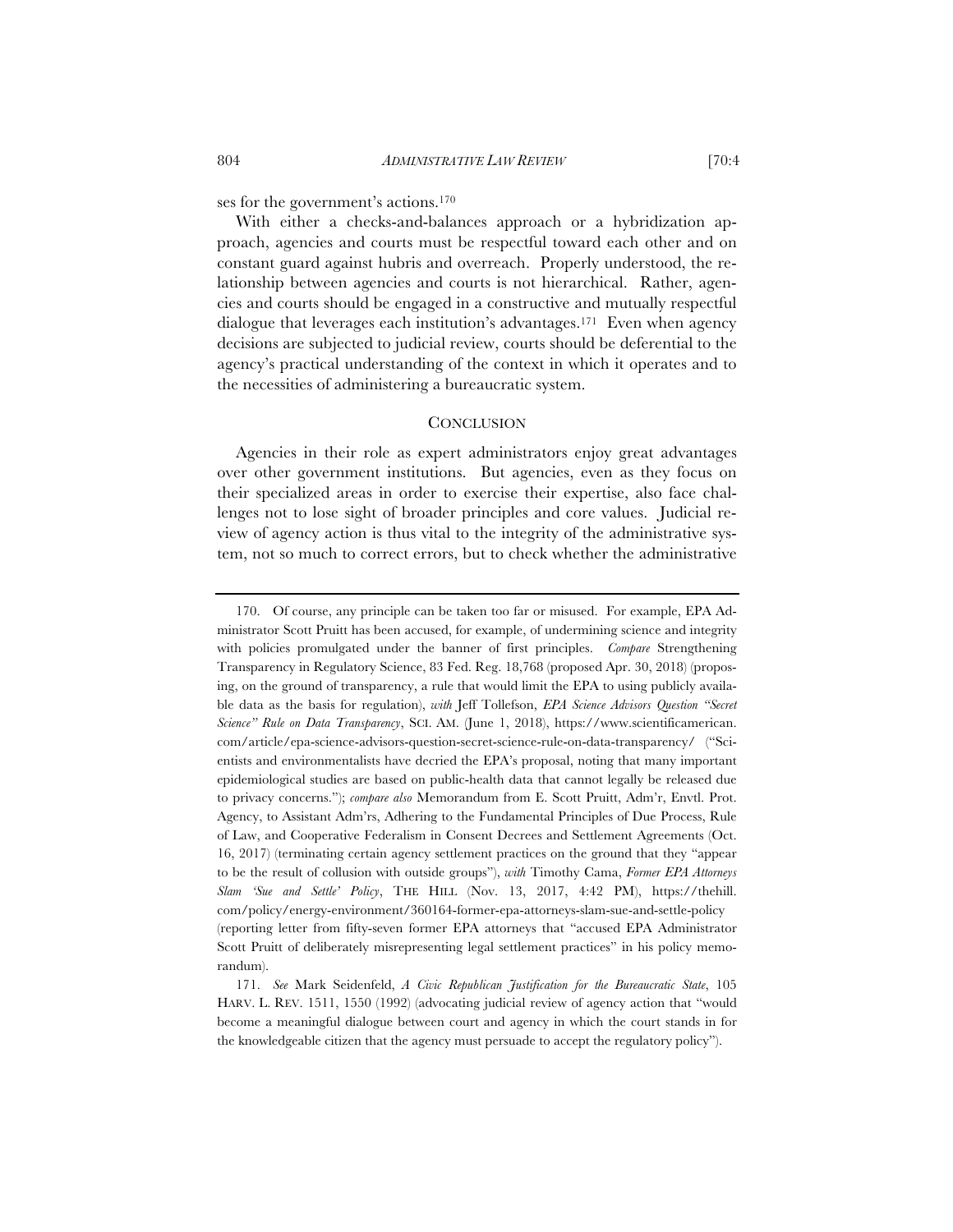system is functioning in accordance with our national values. The cases summarized in this Article<sup>172</sup> illustrate the challenge that agencies face when forced to justify their systems by reference to criteria that might not be front of mind to the agency personnel charged with implementing the agency's administrative enforcement system. Just as the Rule of Law requires courts to justify their decisions with principled reasoning, the Rule of Law also requires agencies to justify their administrative systems as consistent with first principles. Because ultimately it is the process of pursuing principled justification that distinguishes the Rule of Law from the mere "rule of men."

As Jeremy Waldron has observed, "[t]he Rule of Law is a multi-faceted ideal."173 There are many formulations of what the Rule of Law requires, and each particular formulation includes multiple tenets.174 The task of institutionalizing the Rule of Law therefore requires effectuating its multiple facets. The difficulty of this task is exacerbated by the fact that the elements of the Rule of Law are sometimes operationally in tension with one another. The focused expertise of the agency renders it susceptible to blindered thinking, and the expansive purview of the court hobbles the court's ability to understand specific context, especially when scientific or technical detail is involved. There is no easy answer to resolving this tension. Agencies and courts can start by being more cognizant of their limitations and blind spots. After that, perhaps the most we can hope for is a continuing messy and iterative dialogue between two sets of institutions who deal on a daily basis with very real-world problems.

Many examinations of the Rule of Law proceed abstracted from any particular instantiation of the concept. Such philosophical inquiries are important to the development of scholarship and knowledge, and they befit the Rule of Law's idealism. Too little attention, however, has examined the institutionalization of the Rule of Law—how real-world institutions making decisions under constraints can reflect fundamental aspects of the Rule of Law, even as they inevitably fall short of fully achieving the ideal. There exists a danger that abstracted analyses of the Rule of Law will perpetuate a Nirvana Fallacy.175 Without understanding better how to balance and to

<sup>172.</sup> *See supra* Part IV.

<sup>173.</sup> Waldron, *supra* note 50, at 6.

<sup>174.</sup> *See supra* Part II; *see also* Stack, *supra* note 50, at 1990 (observing that "rule-of-law theories have a tendency toward lists of elements"); Waldron, *supra* note 40, at 5 ("Theorists of the Rule of Law are fond of producing laundry lists of demands.").

<sup>175.</sup> *See* ADRIAN VERMEULE, JUDGING UNDER UNCERTAINTY: AN INSTITUTIONAL THEORY OF LEGAL INTERPRETATION 1, 10 (2006) (cautioning against falling prey to the "nirvana fallacy," a description of analyses which "juxtaposes a romantic picture of one in-